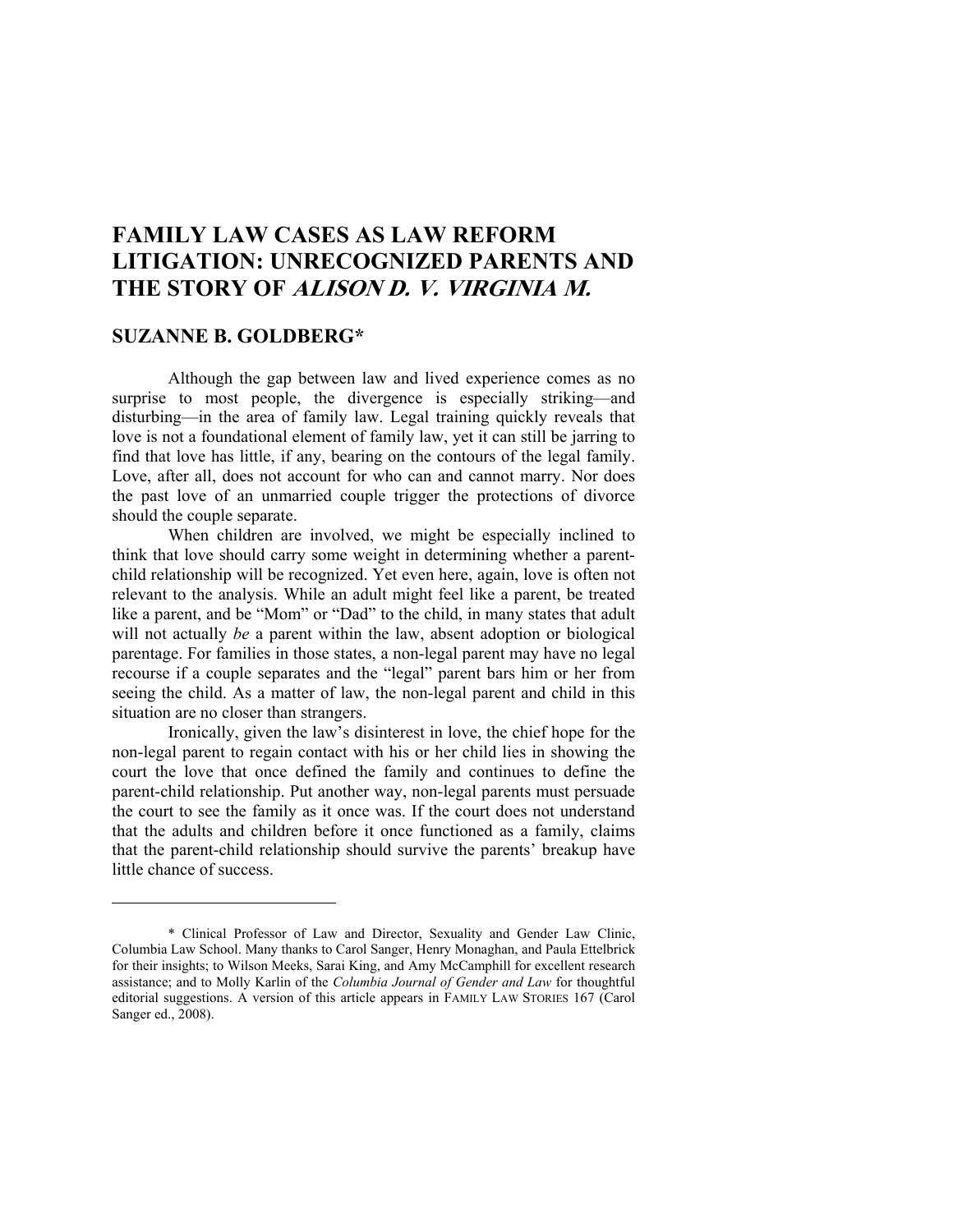The case of *Alison D. v. Virginia*  $M<sup>1</sup>$  provides an important opportunity to examine this complex relationship between family life and family law. Although it was decided in the early 1990s, the case and surrounding advocacy present questions that remain in play today, and the decision represents one significant point on the spectrum of family recognition decisions that continue to shape the lives of many families. The case arose after Alison's former partner, Virginia, barred Alison from seeing the child whom the two women had been raising together. Despite many efforts by Alison's lawyers to tell the family's story during nearly three and a half years of litigation, New York's highest court held in 1991 that Alison, as a "biological stranger" to her son,<sup>2</sup> lacked standing to petition the court for visitation.<sup>3</sup> Simply put, the New York Court of Appeals found that Alison, despite being called "mommy" and having "nurtured a close and loving relationship with the child,"<sup>4</sup> was not her son's parent in the eyes of the law.

To explore the law-life relationship, this Article presents the story of *Alison D.* on three levels. The first is the personal story of the parties to the case—or at least the little we can glean from court opinions and other published accounts; the remainder is under seal, as is traditional with family law cases in New York.<sup>5</sup> The second tells of lawyering for social change within the confines of family law and examines the strategies used to present Alison's family life within a legal framework that denied her the opportunity to tell her story. The third level takes the long view, looking both at the many legal changes in the nearly two decades since the case was decided and at the decision's continued force despite those changes.<sup>6</sup>

 $\frac{1}{1}$  $1$  572 N.E.2d 27 (N.Y. 1991).

2  *Id*. at 28.

 $3$  *Id.* 

<sup>5</sup> The litigation documents remain under seal pursuant to New York State Domestic Relations Law  $\S 235(1)$ , which forbids disclosure of litigation documents in, inter alia, custody and visitation proceedings. N.Y. Dom. REL. LAW  $\S$  235(1) (McKinney 1999  $\&$ Supp. 2007).

<sup>6</sup> For extended doctrinal analysis of the issues presented here regarding non-legal parents, see, for example, J. Shoshanna Ehrlich, *Co-Parent Visitation: Acknowledging the Reality of Two Mother Families*, 9 L. & SEXUALITY 151 (2000); Paula L. Ettelbrick, *Who is a Parent?: The Need to Develop a Lesbian Conscious Family Law*, 10 N.Y.L. SCH. J. HUM. RTS. 513 (1993); John Dewitt Gregory, *Blood Ties: A Rationale for Child Visitation by Legal Strangers*, 55 WASH. & LEE L. REV. 351 (1998); William B. Rubenstein, *We Are Family: A* 

 $4$  *Id.*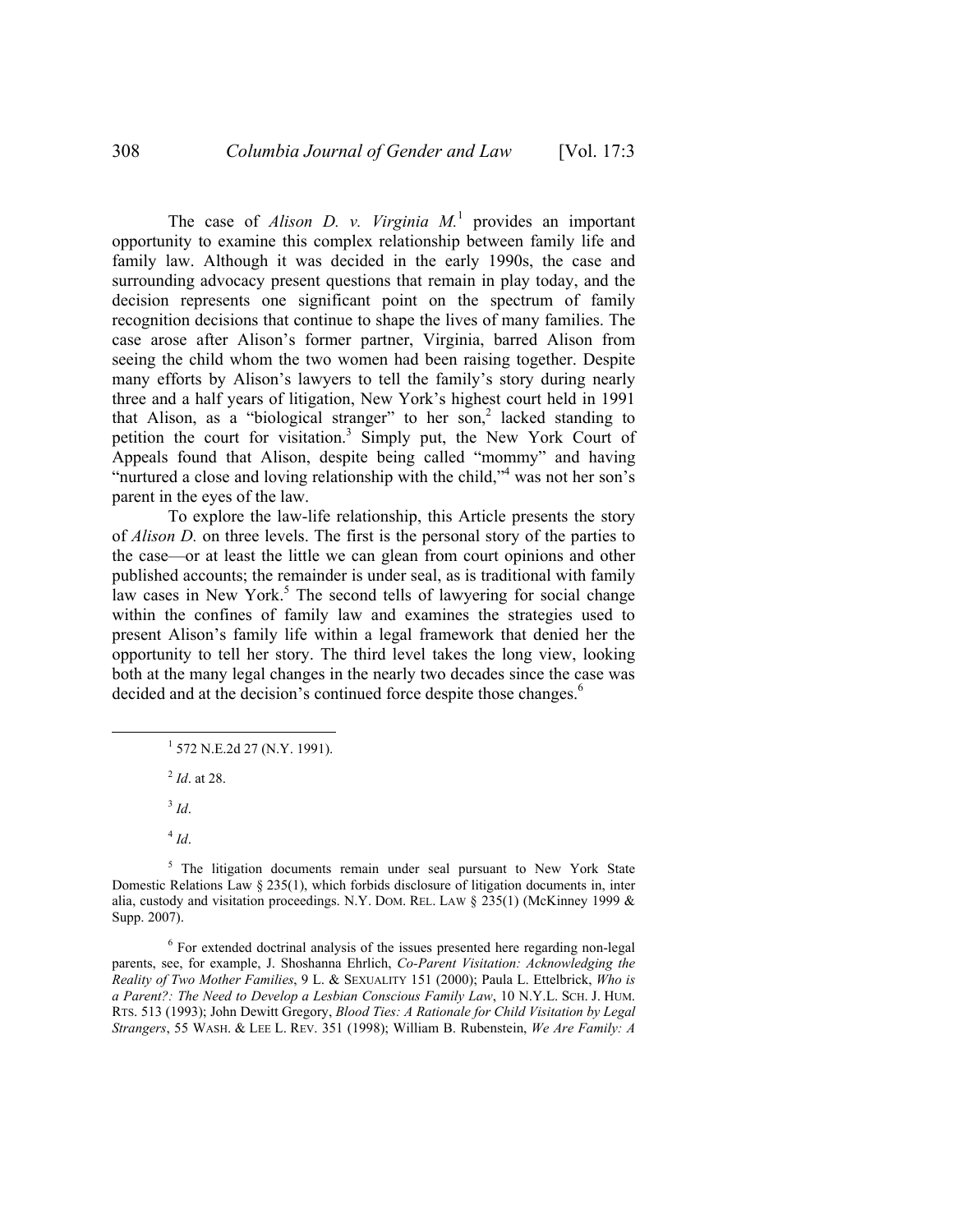At each of these levels, the question was not whether Alison was a good parent but rather whether the courts would permit Alison to show that she was a parent at all. The account here thus takes as true the facts about the relationship between Alison and her son that were alleged by Alison and largely uncontested by Virginia, $^7$  and then focuses on the challenges presented as Alison sought to translate her life experience into legal protection.

This multi-tiered approach to the telling of *Alison D.* highlights, in turn, the core conceptual question for the enterprise of family law that runs through the layers of the story: How closely should family law correspond to the realities of families' lives? This Article aims not to answer that question directly but rather to show how the question shaped the parties' interactions and strategies, as well as the decision's impact on the development of family recognition law in New York and elsewhere.

More broadly, the discussion below demonstrates that cases like Alison's can and should fall into the category of "law reform" litigation. Most often, this label is attached not to family law cases but rather to highprofile federal constitutional challenges to government actions, such as the detention of enemy combatants or the placement of religious symbols in state parks and public buildings. On the surface, family law litigation may appear to have little in common with these kinds of cases, given its typical focus on fact-intensive evaluations of private relationships.

Yet Alison's case and others like it seek to transform the law, rather than just resolve individual conflicts, much like plaintiffs in sweeping constitutional cases. And Alison's lawyers' central task, the same as for lawyers handling the prototypical law reform case, was to persuade the court that the status quo was unacceptable and that legal change was required. Her advocacy strategy had to be tailored to present a story that was sufficiently compelling, both on the facts and on the law, to make her desired reforms seem both reasonable and necessary.

*Reflection on the Search for Legal Recognition of Lesbian and Gay Relationships*, 8 J.L. & POL. 89 (1991); Kimberly P. Carr, Comment, Alison D. v. Virginia M.*: Neglecting the Best Interests of the Child in a Nontraditional Family*, 58 BROOK. L. REV. 1021 (1992); Laurie A. Rompala, Note, *Abandoned Equity and the Best Interests of the Child: Why Illinois Courts Must Recognize Same-Sex Parents Seeking Visitation*, 76 CHI.-KENT L. REV. 1933 (2001).

 $\overline{a}$ 

 $7$  Virginia contested the characterization of the facts but not the facts themselves. *See infra* Part II.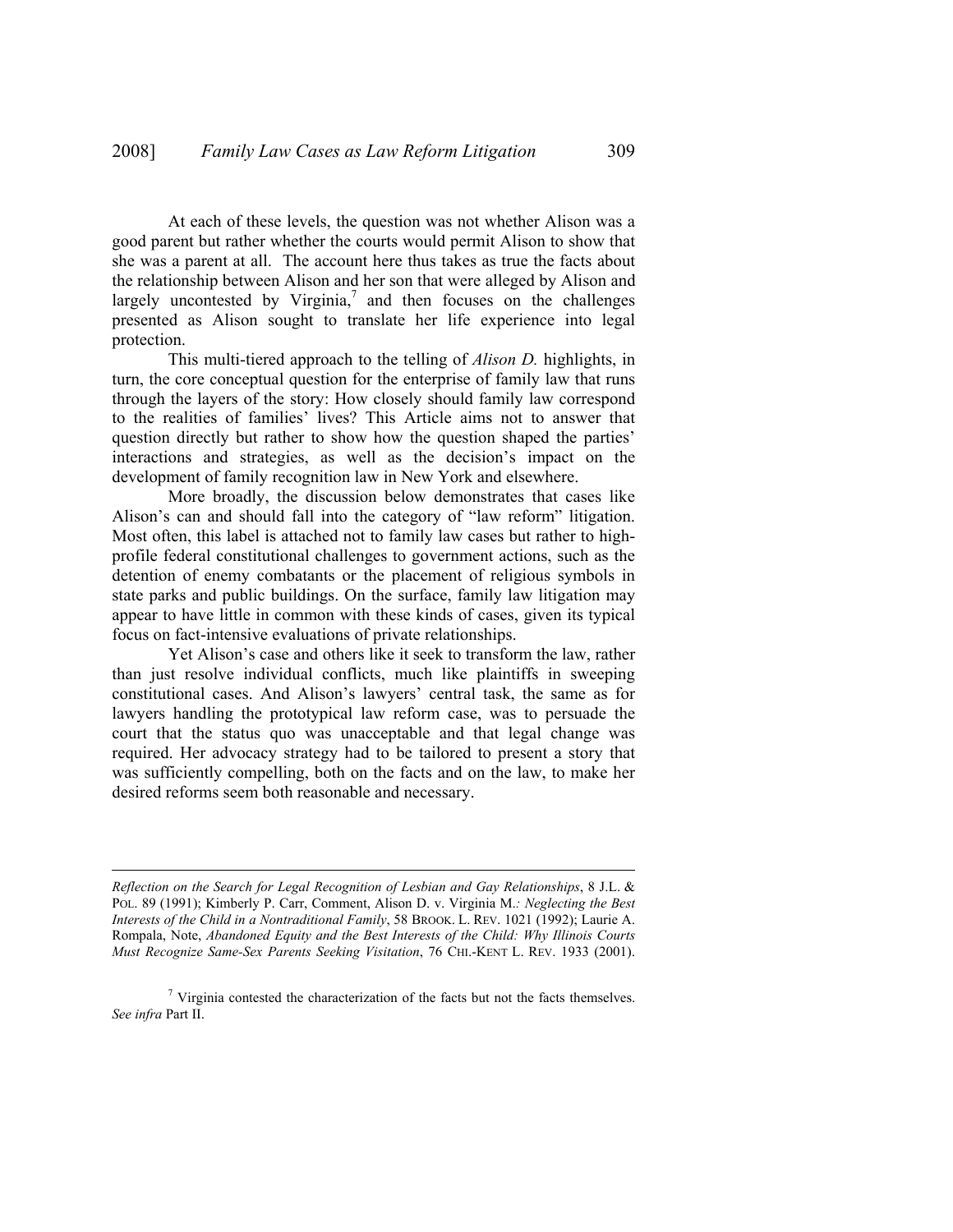1977 was an exciting time for gay people in the United States. Just eight years after the Stonewall riots in New York City marked the start of the gay liberation movement,<sup>8</sup> lesbians and gay men were coming out in greater numbers than ever before, no longer concealing their sexual orientation in their workplaces, families, and communities.<sup>9</sup> In major urban areas, in particular, a busy world of activism and organization had taken off. Lambda Legal Defense and Education Fund (now Lambda Legal), the nation's largest legal organization focused on lesbian and gay rights, had been incorporated just four years earlier.<sup>10</sup> The longest-standing national lesbian and gay organization focused on grassroots organization and political activism, the National Gay Task Force (now the National Gay and

<sup>9</sup> CAIN, *supra* note 8; MARCUS, *supra* note 8.

 $\frac{1}{8}$  *See* MARTIN DUBERMAN, STONEWALL, at xv (1993); Ken Harlin, *The Stonewall Riot and Its Aftermath* (Columbia Univ. Starr East Asian Library, Cases 1 & 2), http://www.columbia.edu/cu/lweb/eresources/exhibitions/sw25/case1.html (last modified Sept. 27, 2004). Significant activism, organization, and litigation by lesbians and gay men occurred before the 1969 riots as well. For accounts of this history, see, for example, PATRICIA CAIN, RAINBOW RIGHTS: THE ROLE OF LAWYERS AND COURTS IN THE LESBIAN AND GAY CIVIL RIGHTS MOVEMENT 53-56 (2000); ERIC MARCUS, MAKING GAY HISTORY: THE HALF-CENTURY FIGHT FOR LESBIAN AND GAY EQUAL RIGHTS 3-118 (2002).

<sup>&</sup>lt;sup>10</sup> Lambda's own incorporation story helps put Alison's situation in context by illustrating the hostility of many courts toward lesbian and gay rights claims. Although Lambda's founders had virtually copied the Puerto Rican Legal Defense and Education Fund's successful application for non-profit status, the New York Appellate Division denied the application, finding Lambda's mission—"to educate and litigate to improve the legal status of lesbians and gay men"**—**to be "neither benevolent nor charitable." *In re* Thom Lambda Legal Def. & Educ. Fund, Inc., 337 N.Y.S.2d 588, 589 (App. Div. 1972); ELLEN ANN ANDERSEN, OUT OF THE CLOSETS & INTO THE COURTS: LEGAL OPPORTUNITY STRUCTURE AND GAY RIGHTS LITIGATION 1-2 (2005). That decision was reversed by the New York Court of Appeals on the ground that it was unsupportable, *In re* Thom, 301 N.E.2d 542 (N.Y. 1973), but the Appellate Division, on remand, insisted on striking the part of Lambda's mission dedicated to "'promot[ing] legal education among homosexuals by recruiting and encouraging potential law students who are homosexuals and by providing assistance to such students after admission to law school.'" *In re* Thom, 350 N.Y.S.2d 1, 2 (App. Div. 1973).

Lambda Legal currently describes itself as "a national organization committed to achieving full recognition of the civil rights of lesbians, gay men, bisexuals, transgender people and those with HIV through impact litigation, education and public policy work." *See* Lambda Legal, About Lamda Legal, http://www.lambdalegal.org/about-us (last visited Mar. 29, 2008).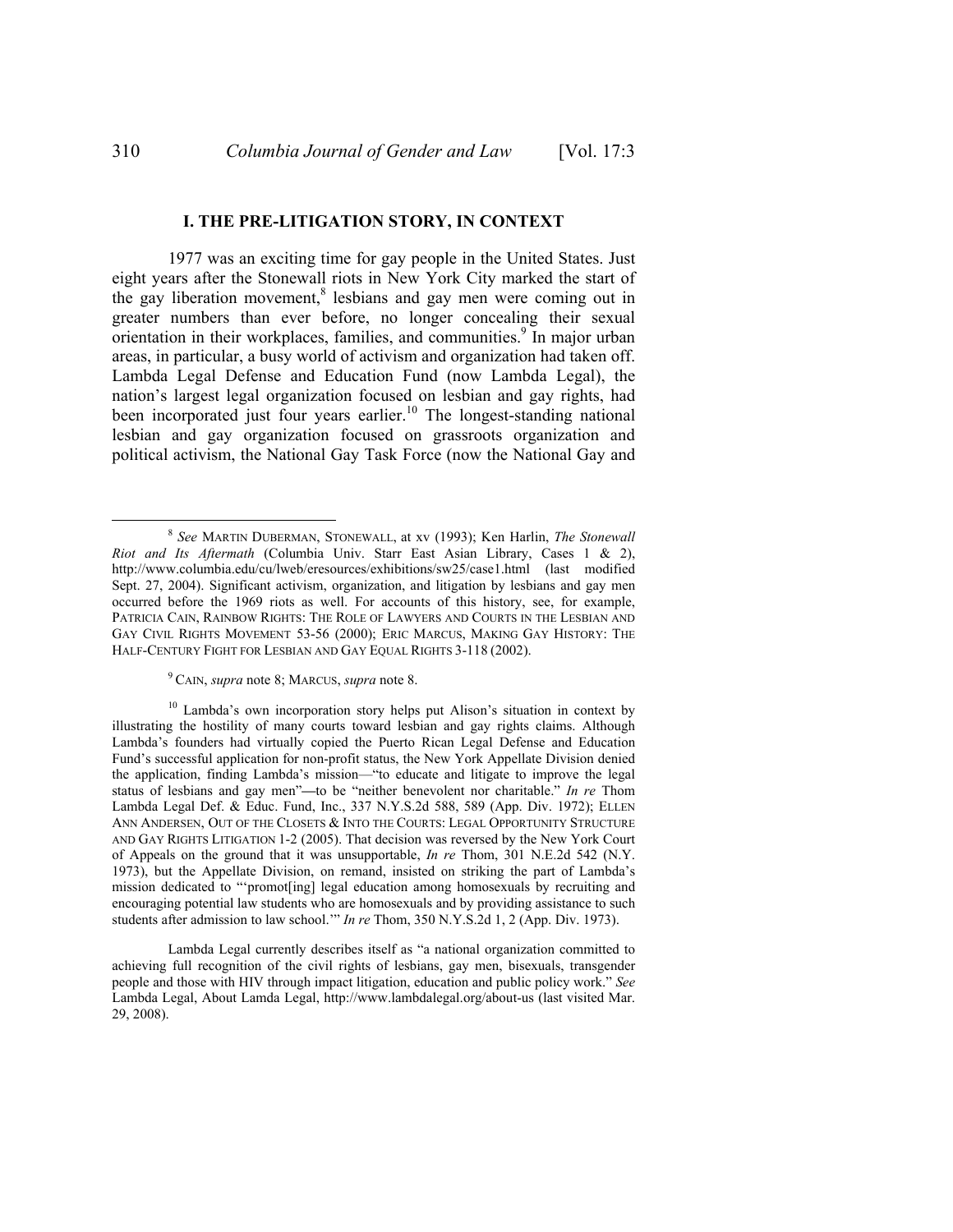Lesbian Task Force), was also in its infancy, founded, like Lambda, in 1973.11

While these and similar organizations were focused on creating a new political world for lesbians and gay men, a small but growing number of lesbian couples were also taking steps that had been largely unthinkable just a decade earlier. With the help of friends, sperm banks, and doctors, these couples began planning for and having children together.<sup>12</sup> Although these couples were not nearly as networked or strategic as the political and legal groups, their initiatives to create new family forms were no less socially and politically transformative.

#### **A. The Alison/Virginia Family Relationship**

Alison D. and Virginia M. were among these couples. They met in the fall of 1977 and began a relationship.<sup>13</sup> By the following spring, they shared a home and a life together in Putnam County, New York, an area about eighty miles north of New York City.14 Two years later, in 1980, they

<sup>14</sup> *See* Ettelbrick, *supra* note 6; Rubenstein, *supra* note 6; Grossman, *supra* note 13.

 <sup>11</sup> *See* National Gay and Lesbian Task Force, Task Force History, http://www.thetaskforce.org/about\_us/history (last visited Mar. 29, 2008). The National Gay and Lesbian Task Force now includes within its mission a focus on bisexual and transgender people. *See* National Gay and Lesbian Task Force, About Us, http://www. thetaskforce.org/about\_us/mission\_statements (last visited Mar. 29, 2008).

<sup>&</sup>lt;sup>12</sup> See generally ARLENE STEIN, SEX AND SENSIBILITY: STORIES OF A LESBIAN GENERATION 131-39 (1997).

 $13$  All of the facts regarding the relationship and litigation between Alison and Virginia are taken from the decisions in the case; interviews with Paula L. Ettelbrick, Alison's lead counsel through the litigation; a videotape of the Court of Appeals argument; and several articles about the case. *See* Alison D. v. Virginia M., 572 N.E.2d 27 (N.Y. 1991); Alison D. v. Virginia M., 552 N.Y.S.2d 321 (App. Div. 1990) (per curiam), *aff'd*, 572 N.E.2d 27 (N.Y. 1991); Ettelbrick, *supra* note 6, at 522-32; Rubenstein, *supra* note 6; Elliot Grossman, *City Boy at Center of Lawsuit that Aims to Change State Law*, POUGHKEEPSIE JOURNAL, July 24, 1988, at 1A; Interview with Paula Ettelbrick, former Staff Attorney and Legal Director, Lambda Legal Defense and Education Fund, in New York, New York (May and June, 2007) (on file with author) [hereinafter Ettelbrick Interview]. The videotape of the Court of Appeals argument can be ordered, for a fee, from Albany Law School. The order form is available at http://www.courts.state.ny.us/ctapps/VideoForm.pdf (last visited Mar. 29, 2008). Minor, non-material changes to excerpts from pleadings and other litigation documents quoted in these sources are not bracketed or otherwise marked.

In the interest of full disclosure, I joined Lambda's legal staff in the fall of 1991, after *Alison D.* was decided. Other than participating in one strategy session prior to Ettelbrick's Court of Appeals argument, I was not involved in the *Alison D.* litigation.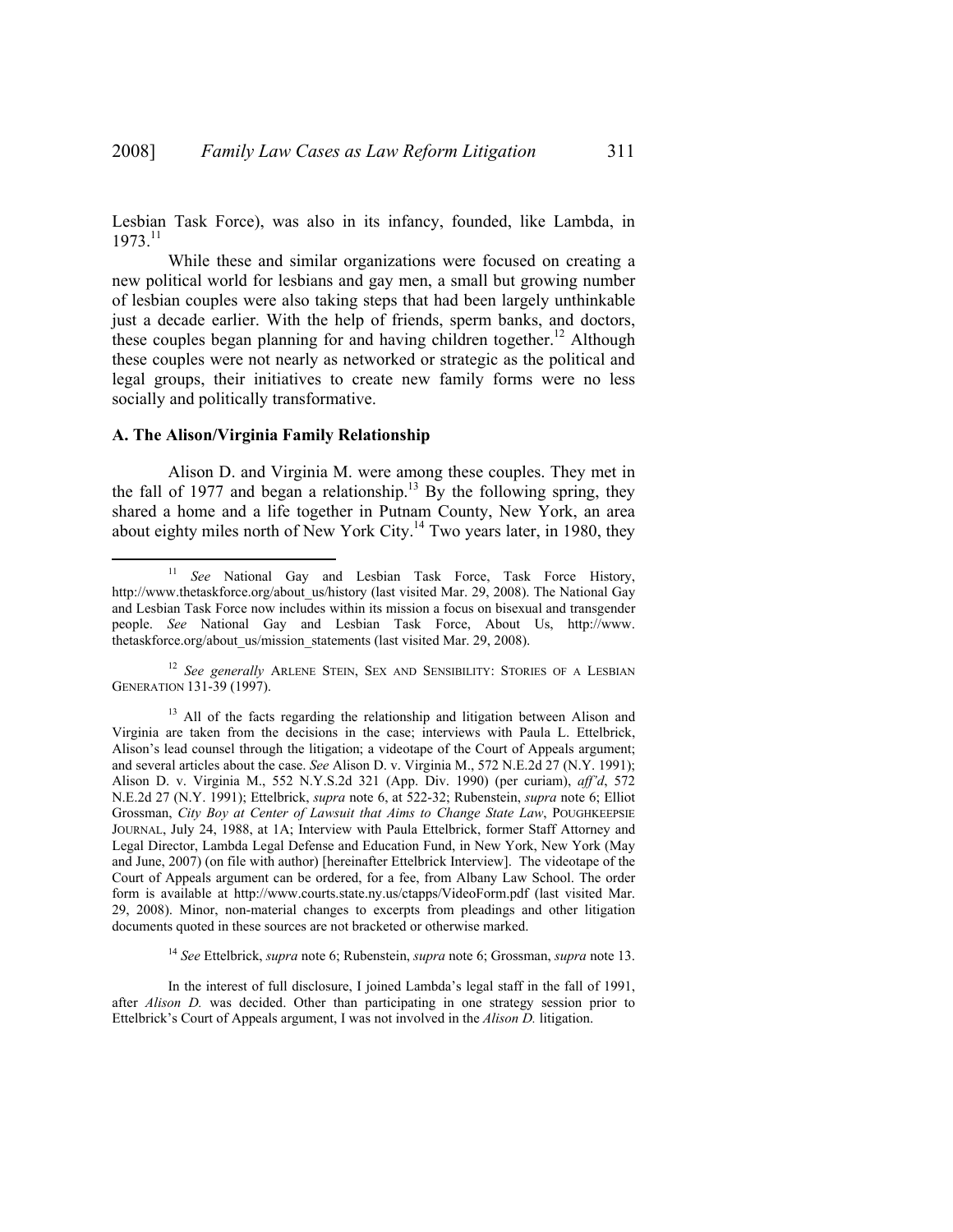started planning in earnest to have children. Like most prospective parents, they talked extensively with each other about how they would approach parenthood. But, given that having children was not the norm for lesbian couples at that time, they also talked with relatives, friends, and a therapist to think through what it would mean to have a two-mom household.

Although today there are websites aplenty and a small cadre of well-trained lawyers to assist lesbian couples contemplating parenting,<sup>15</sup> consulting with a lawyer was not the obvious thing to do at the time that Alison and Virginia began planning their family. What little law existed regarding lesbian parents did not even begin to address how lesbian couples might provide legal protection for their families. In some jurisdictions today, prospective parents like Alison and Virginia can plan to secure the non-biological (or non-adoptive) parent's relationship with the child through "second-parent adoption," which is akin to step-parent adoption.<sup>16</sup> But in the late 1970s and early 1980s, when lesbian couples were first beginning to have children via physician-assisted insemination, the idea that two women could present themselves to a court, as a couple, and seek legal recognition as their child's mothers was not yet a realistic possibility, either for parents or advocates.<sup>17</sup> Indeed, most states barely had laws in place regulating the legal status of children born to married couples with sperm from an unknown donor, let alone legal frameworks for determining the parental rights of lesbian couples raising children together.<sup>18</sup>

Instead, at that time, virtually all of the limited, scattered case law regarding the status of lesbian mothers arose in the context of post-divorce

 <sup>15</sup> *See, e.g.*, National Center for Lesbian Rights, Issues & Cases, Families & Parenting, http://www.nclrights.org/site/PageServer?pagename=issue families (last visited Mar. 29, 2008).

<sup>16</sup> *See, e.g.*, Sara R. David, Note, *Turning Parental Rights into Parental Obligations*—*Holding Same-Sex, Non-Biological Parents Responsible for Child Support*, 39 NEW ENG. L. REV. 921, 928 (2005) ("Second-parent adoptions are effectively step-parent adoptions that do not require the parents to be married.").

<sup>&</sup>lt;sup>17</sup> One of the earliest known second-parent adoptions involving a lesbian couple was granted in Alaska in 1985. *See* Nancy D. Polikoff, *This Child Does Have Two Mothers: Redefining Parenthood to Meet the Needs of Children in Lesbian-Mother and Other Nontraditional Families*, 78 GEO. L.J. 459, 522-23 (1990) (discussing *In re* Adoption of A.O.L., No. 1JU-85-25-P/A (Alaska Super. Ct. July 25, 1985)).

<sup>&</sup>lt;sup>18</sup> The Uniform Parentage Act first addressed the consequences of physicianassisted insemination for parental rights in 1973, but its provisions covered only married couples and the donor. *See* Helene S. Shapo, *Assisted Reproduction and the Law: Disharmony on a Divisive Social Issue*, 100 NW. U. L. REV. 465, 465-66 (2006). Not until 2002 was the Act amended to address insemination of unmarried women. *Id*. at 467.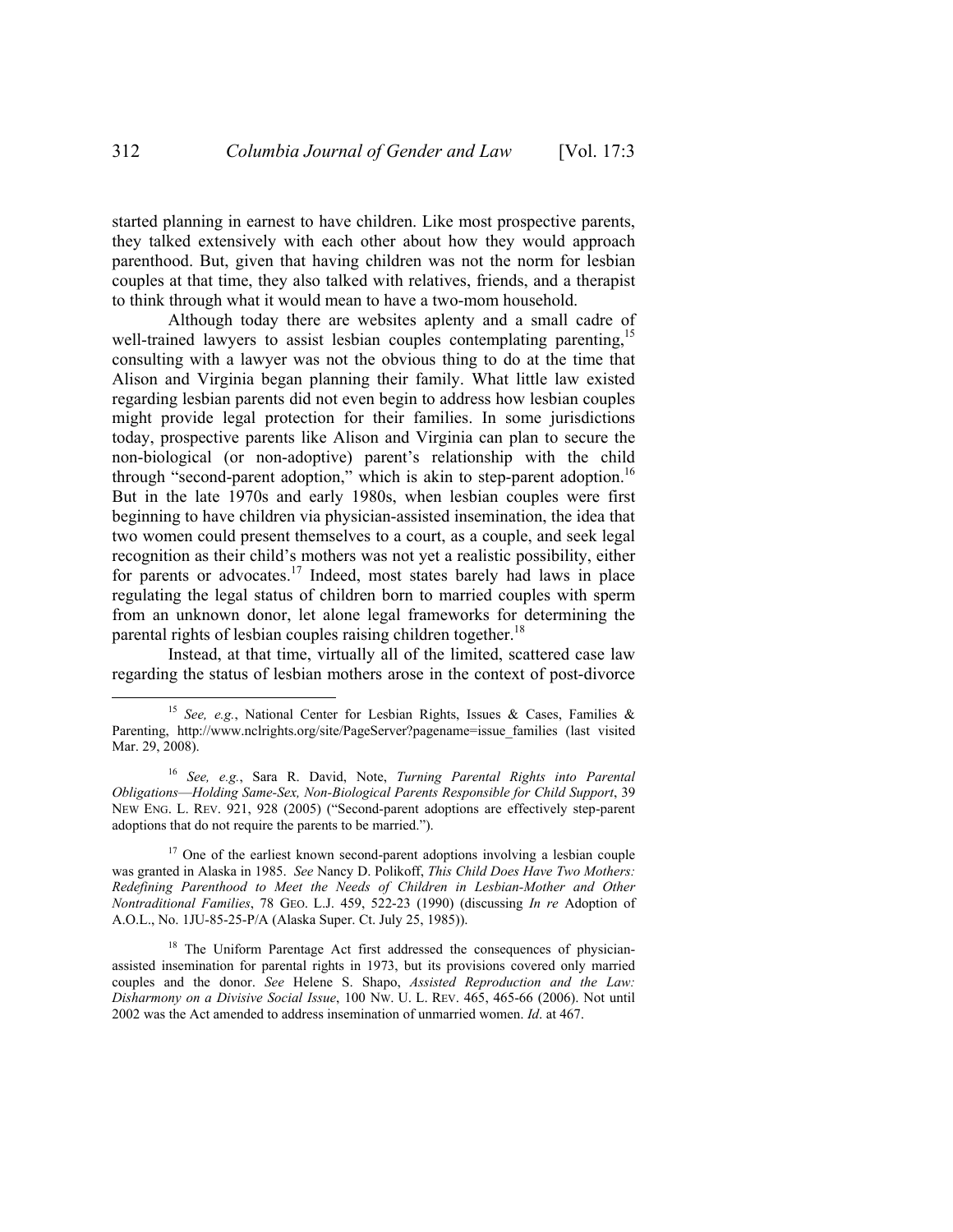custody and visitation disputes between the lesbian mother and her former husband.<sup>19</sup> Why so few cases? As Rhonda Rivera, an early scholar of lesbian and gay rights, observed in a landmark 1979 article, lesbian mothers and gay fathers feared losing friends, family, jobs, and, most importantly, their children, if their sexual orientation became known.<sup>20</sup> For many courts, the fact that a mother was a lesbian was itself considered contrary to her child's best interests, regardless of her parenting abilities or relationship with the child.<sup>21</sup> Even if a lesbian mother was permitted to retain custody of her children, restrictive court orders often barred her from associating with other lesbians, including an intimate partner.<sup>22</sup> For all of these reasons, most lesbian mothers rightly believed that they were better off negotiating with their former husbands for custody of and visitation with their children out of court, bargaining in the shadow of unfavorable law.<sup>23</sup>

This limited case law on divorce was not particularly relevant to women like Alison and Virginia, however, as their children would have lesbian parents whether the court granted custody to one parent or the other. Nor were there decisions from cases involving children raised by other lesbian couples to warn Alison and Virginia about the risks that their family might face if their relationship ended. As family law scholar Nancy Polikoff noted in 1990, "[c]ases concerning custody and visitation rights upon the dissolution of lesbian-family relationships [did not begin] to reach trial courts [until] the mid-1980s.<sup> $224$ </sup> Given how little legal authority was available, it is unsurprising then that Alison and Virginia did not consider consulting a lawyer to be an important step in their family planning process.

22 Rivera, *supra* note 19, at 890-904.

 $23$  For early discussion of the law's effects on extralitigation negotiations, see Robert H. Mnookin & Lewis Kornhausert, *Bargaining in the Shadow of the Law: The Case of Divorce*, 88 YALE L.J. 950 (1979).

24 Polikoff, *supra* note 17, at 533.

 <sup>19</sup> *See* Rhonda R. Rivera, *Our Straight-Laced Judges: The Legal Position of Homosexual Persons in the United States*, 30 HASTINGS L.J. 799, 885-86 (1979).

<sup>20</sup> *Id*. at 886-904.

<sup>&</sup>lt;sup>21</sup> See, e.g., Chaffin v. Frye, 119 Cal. Rptr. 22, 25 (Ct. App. 1975) (stating that "homosexuality is a factor which the trial court could consider"); Jacobson v. Jacobson, 314 N.W.2d 78, 80 (N.D. 1981) ("Because the trial court has determined that both parents are 'fit, willing and able' to assume custody of the children we believe the homosexuality of Sandra is the overriding factor [justifying denial of custody]."). Most courts simply presumed harm rather than considering whether the parent's lesbian or gay sexual orientation actually caused harm to the child. Rivera, *supra* note 19, at 886-904.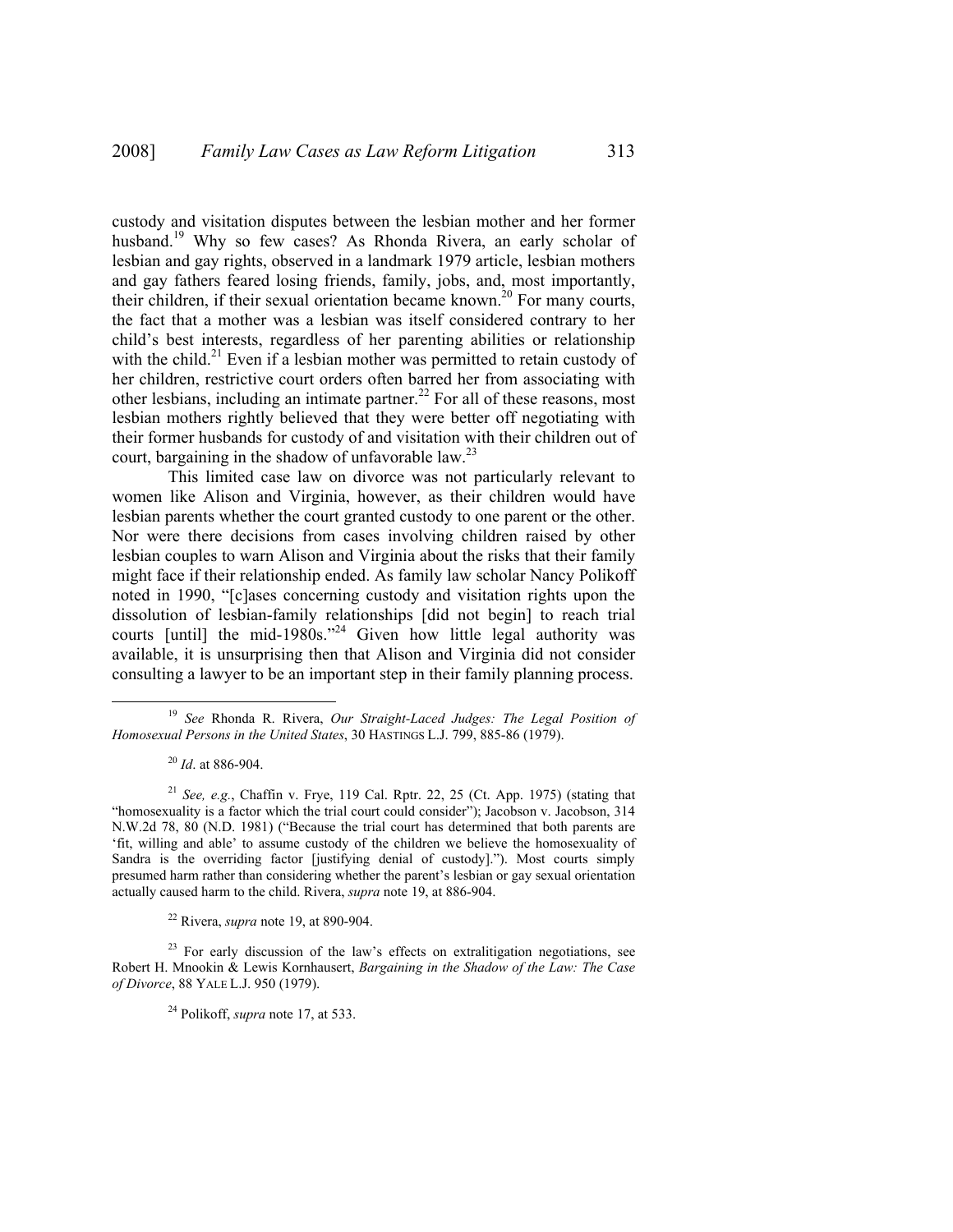The couple ultimately decided that Virginia would be the biological parent and that they would raise the child together, sharing responsibility for the child's care and associated expenses. Virginia became pregnant via insemination by their doctor with sperm from an unknown donor, and Andrew, $^{25}$  the couple's son, was born in July 1981. As Alison and Virginia had agreed, Andrew's surname included the surnames of both of his mothers.

Immediately after Andrew's birth, Virginia took a three-month maternity leave from her job, while Alison continued to work as a social worker to cover the family's expenses. As Andrew grew, both Alison and Virginia shared in the myriad activities involved in raising a young child, from doctor visits and discipline to the ins and outs of nursery school. Andrew's grandparents included Alison's parents ("Grammy" and "Granddad") and Alison's grandfather ("Poppa").

When Andrew was two years old, Alison and Virginia had a second child, with Alison as the biological parent this time. Alison gave birth to a daughter,  $Amy<sub>1</sub><sup>26</sup>$  whom the couple also began to raise together.

In November 1983, several months after Amy was born, Alison and Virginia ended their relationship, and Alison moved out of the family's home. Like most separations, this one was not easy, particularly because Alison had found a new partner. Though Andrew remained with Virginia and Amy went with Alison, the women agreed that they would both remain involved in both children's lives. They agreed that Andrew would stay overnight with Alison two or three nights per week and would also spend some birthdays, holidays, and vacation time with her. With Virginia's encouragement, Alison took Andrew on vacations and to events with her extended family and continued in her role as one of his mothers.

For more than two years after the break-up, Alison continued to pay her half of the mortgage for the home that she and Virginia had bought and shared, in part because Virginia could not afford to make the full payments. As Alison later explained in pleadings filed in the case, she viewed these payments as "a form of child support." By early 1986, however, Virginia was able to buy Alison's share of the house, and soon after, she began to limit Alison's time with Andrew. Andrew objected to these restrictions,

<sup>&</sup>lt;sup>25</sup> The court identified Alison and Virginia's child by his initials, A.D.M., to protect his privacy. I have substituted the name Andrew here.

<sup>&</sup>lt;sup>26</sup> "Amy" is also not the child's real name. Public reports of the case provide no information about Amy, however, other than that she was born while Alison and Virginia were still together; hence, she receives little mention in this Article.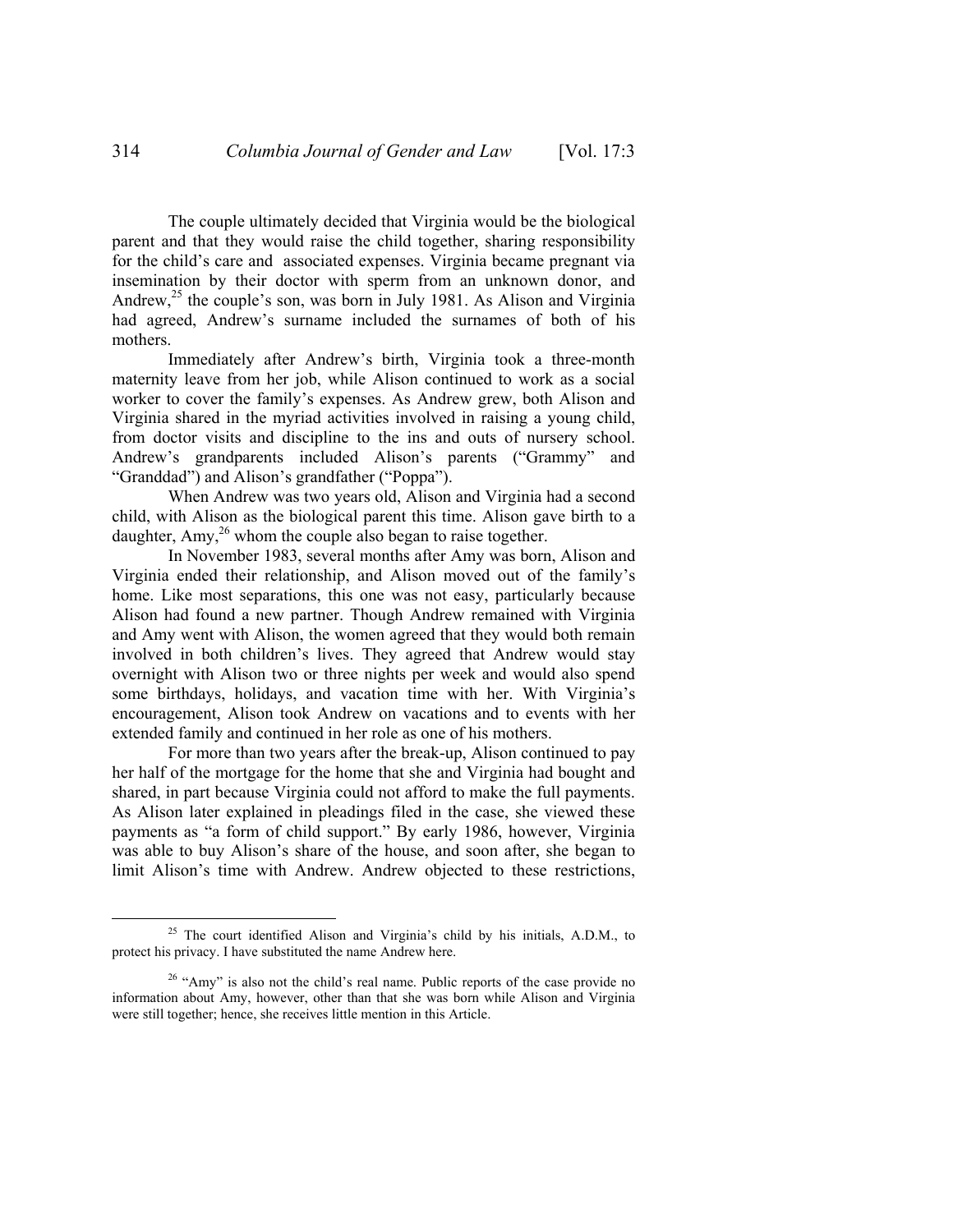Alison later wrote in the pleadings, and wanted to spend more time with her.

The next year, Alison was offered a one-year position in Dublin, Ireland. Before accepting, she confirmed with Virginia that she could continue her relationship with Andrew during the year abroad. According to Alison, Virginia promised that Alison could write letters, speak weekly with Andrew by phone, and visit him on her trips back to the United States. The former couple also agreed that Alison's parents and grandfather would continue spending time with Andrew. With this plan in place, Alison took the position and moved temporarily to Dublin with Amy and her new partner, Margaret.<sup>27</sup>

But shortly after Alison moved, Virginia changed her telephone number to an unlisted one. She also returned Alison's letters and gifts to Andrew unopened and barred Grammy, Granddad, and Poppa from contacting him.

At this point, the private conflict between Virginia and Alison took its first steps toward becoming a legal dispute. Late in that summer of 1987, Virginia hired a lawyer who wrote to Alison in Dublin: "I am returning your latest attempt to communicate with Andrew. Please stop it. We will continue to return to you any such letters from you, directly or indirectly. You may believe this to be fun and games. It is not."<sup>28</sup>

In October 1987, the situation grew worse. Alison, Margaret, and Amy returned briefly from Dublin. Without notifying Virginia, Alison and Margaret visited Andrew, now age six, when he was home with a babysitter. They took him for a walk and gave him all of the letters and gifts that Virginia had returned unopened to Alison. When Virginia found out about the unannounced visit, she went to the local police and filed harassment charges. In her affidavit, she stated that Andrew "was very upset and confused" by the visit, and that "[f]or several weeks after, [he] was tearful and angry."<sup>29</sup>

Alison, in turn, wrote to Virginia in November 1988: "I am very worried that things are at the point where each of us is on the verge of taking legal action . . . . I can't believe you wouldn't agree that this could

 $27$  Alison's new partner's name is not in the public record, so I am using the name Margaret here.

<sup>28</sup> Grossman, *supra* note 13.

 $29$  *Id*. There is no information in the public record about the charges, which were likely dropped when Alison returned to Dublin.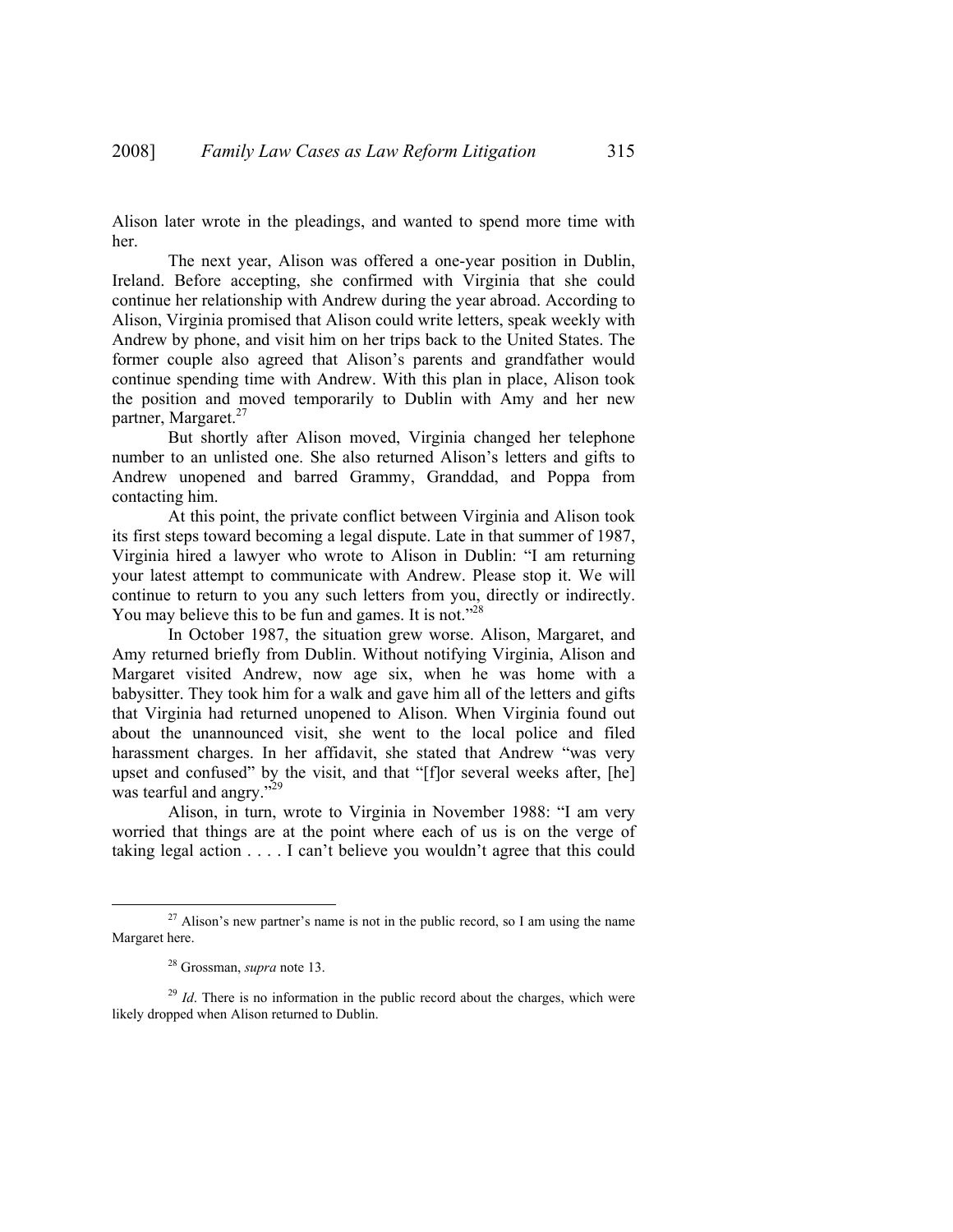only lead to more anger and conflict, and no real resolution."30 Her letter continued:

> You cannot totally stop me from having a relationship with [Andrew], no matter to what lengths you go . . . . You know how much I mean to him . . . . Is it possible for you to believe that all I want, and all [Andrew] probably wants, is to be able to continue to see each other? $31$

She concluded: "Can't we figure out a compromise that will stop the confrontational course we are on? $\frac{32}{12}$  Virginia's answer was no.

#### **B. Preparations for Litigation**

Around the same time she reached out to Virginia to try to resolve the conflict privately, Alison realized that she might need help in trying to maintain her relationship with Andrew. After first contacting a local lawyer, Alison called Paula Ettelbrick, then a staff attorney of Lambda Legal Defense and Education Fund. As Ettelbrick recalled, "[i]n those days, calls just came out of the blue on lesbian parenting issues, and Alison was a very resourceful person."33 While much of Lambda's docket was taken up with HIV-related discrimination, Ettelbrick had concentrated on lesbian and gay family law issues since arriving at Lambda in the spring of 1986. Alison's call was one of many similar calls from parents she would receive over the course of her seven years on Lambda's staff. Shortly after hearing from Alison, Ettelbrick met with Lambda's Legal Advisory Committee, a group of lawyers who consulted with Lambda's small legal staff on prospective cases.

Some members of the Committee were concerned about bringing a case like Alison's in New York. Just a few months earlier, in *Ronald FF. v. Cindy GG.*, the New York Court of Appeals had rejected the visitation petition of a man who had spent nearly a year parenting his then-girlfriend's child.<sup>34</sup> Relying on the fundamental right of a legal parent "to choose those

33 Ettelbrick Interview, *supra* note 13.

34 511 N.E.2d 75 (N.Y. 1987).

 <sup>30</sup> *Id*.

<sup>31</sup> *Id*.

<sup>32</sup> *Id*.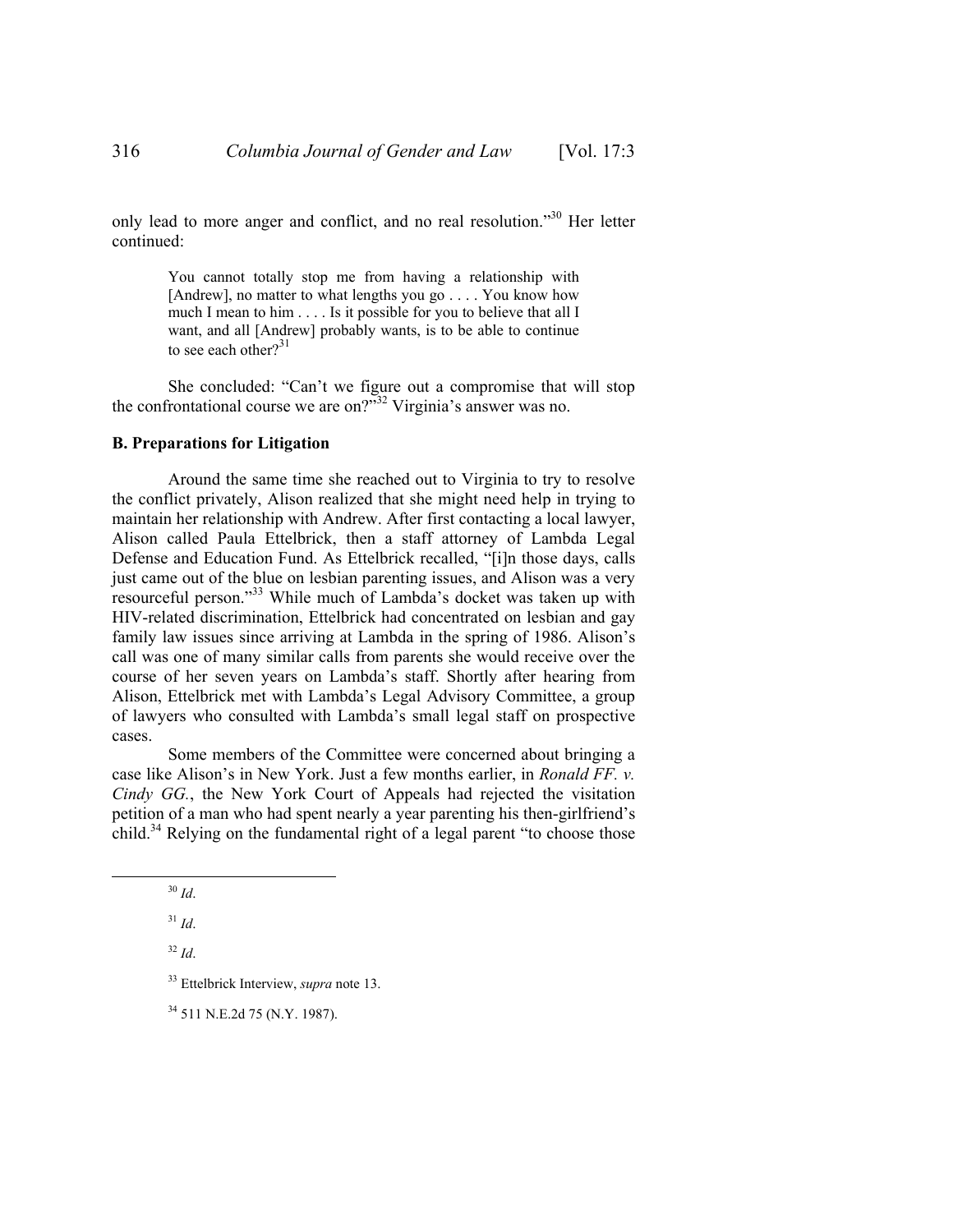with whom her child associates,"<sup>35</sup> the court had held that Ronald, as a "biological stranger,"<sup>36</sup> was not entitled to seek court-ordered visitation against the mother's wishes.37 Ettelbrick argued that *Ronald FF.* could be distinguished on factual grounds: Ronald had not planned with the biological mother to have a child and did not have as long or as deep an involvement in raising the child as Alison had.

Ettelbrick also pointed out that *Ronald FF.* did not foreclose Alison from making equitable arguments to support the court's consideration of factors not addressed explicitly by the law governing visitation, such as fairness to the parties. This reading of *Ronald FF.* would leave Alison free to argue that she stood *in loco parentis* to Andrew, a status in equity that recognizes adults who "[stand] in the place of a parent."38 In addition, Alison could argue that Virginia should be equitably estopped from denying Alison's parental status because Virginia herself had encouraged Alison's parental relationship with Andrew, thereby satisfying the traditional prerequisites for equitable estoppel—representation, reliance, and detriment.39

In addition, Alison was seeking visitation, not custody. This more limited assertion of parental rights might be viewed more favorably by the court than a demand to shift custody away from Virginia, the biological mother. Further, presumably, the focus on visitation could diminish factual concerns that might be raised about Alison having first left the relationship to be with a new partner and then departing for a long stint outside the United States (albeit in reliance on Virginia's promise that her relationship with Andrew could continue).

At this point, one might wonder about the possible tension for a gay rights organization in representing one lesbian against another. But the question has an easy answer. Lambda's mission, after all, is not to represent *all* gay people, but rather to end discrimination and other harms based on

<sup>37</sup> *Id*.

<sup>38</sup> BLACK'S LAW DICTIONARY 359 (3d Pocket ed. 2006) (translating from the Latin).

<sup>39</sup> *See* DAN B. DOBBS, THE LAW OF REMEDIES: DAMAGES, EQUITY AND RESTITUTION 84-85 (2d ed. 1993). New York courts that have embraced equitable estoppel as a basis for according standing to a non-legal parent typically consider the adult's tenure in the home with the child, the adult's provision of support for the child's welfare, and the child's best interests. *See* Ettelbrick, *supra* note 6, at 524 & nn.46-48.

 <sup>35</sup> *Id*. at 77.

<sup>36</sup> *Id*. at 76.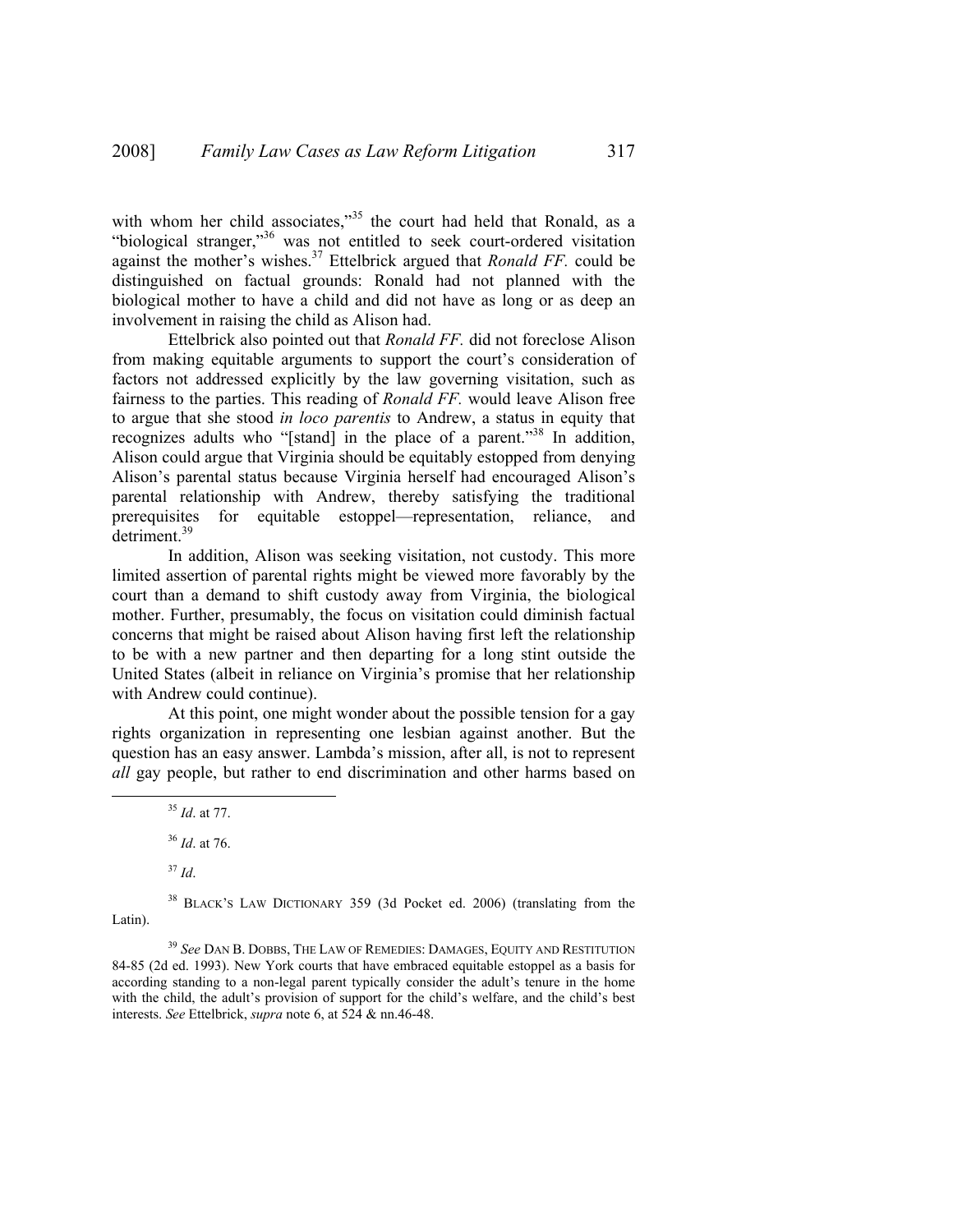sexual orientation.<sup>40</sup> This mission includes reforming the law to secure the rights of families created by lesbian and gay couples, $41$  which was exactly what Alison sought to do. To the extent Virginia was taking advantage of the law's failure to recognize the families of same-sex couples, her position denied the reality of the family she created with Alison and was, in Lambda's view, contrary to the organization's aims. In late 1987, Lambda told Alison it would take her case.

Virginia was represented by Anthony G. Maccarini, a lawyer in private practice in Putnam County, New York, who presumably charged his standard fees (unlike Lambda, which represents its clients without charge). $42$  At the time, organizations that actively opposed recognition of the rights of gay people, such as the Moral Majority, $^{43}$  were forceful public players but did not ordinarily involve themselves in family law cases.<sup>44</sup> Today, by contrast, numerous organizations, such as the Alliance Defense Fund  $(ADF)$ ,<sup>45</sup> describe themselves as dedicated to preserving the "traditional family," and some of these groups focus intensively on the courts as a forum for opposing the rights of lesbian and gay parents and couples.46 Although Alison and Virginia's conflict would have been a complicated case for an organization like ADF to handle because Virginia had not disavowed being a lesbian, a "traditional family" organization might still have sought to participate in some way to support Virginia's restrictive interpretation of the state's family law.<sup>47</sup>

<sup>43</sup> *See Moral Majority*, THE COLUMBIA ENCYCLOPEDIA (6th ed. 2007).

<sup>44</sup> *Cf. id*. (noting that the Moral Majority was a "political action group" which engaged in tasks such as lobbying).

45 Alliance Defense Fund (ADF), http://www.alliancedefensefund.org (last visited Mar. 29, 2008).

46 The ADF's "Traditional Family" Project, for example, describes its work as fighting to preserve the "traditional family" against incursions by, among others, lesbians and gay men. *See* Alliance Defense Fund, Protecting Family Values, http://www.alliancedefensefund.org/issues/TraditionalFamily/Default.aspx (last visited Mar. 29, 2008).

 $47$  In a case in which a child's biological mother had announced that she was no longer a lesbian, an ADF-affiliated attorney represented the woman against her former civil

 <sup>40</sup> *See* Lambda Legal, About Lambda Legal, *supra* note 10.

<sup>41</sup> *Id*.

<sup>42</sup> *See* Lamda Legal, Support Lambda Legal, https://secure.ga3.org/01/donate2 (last visited Mar. 29, 2008) ("We do not charge our plaintiffs.").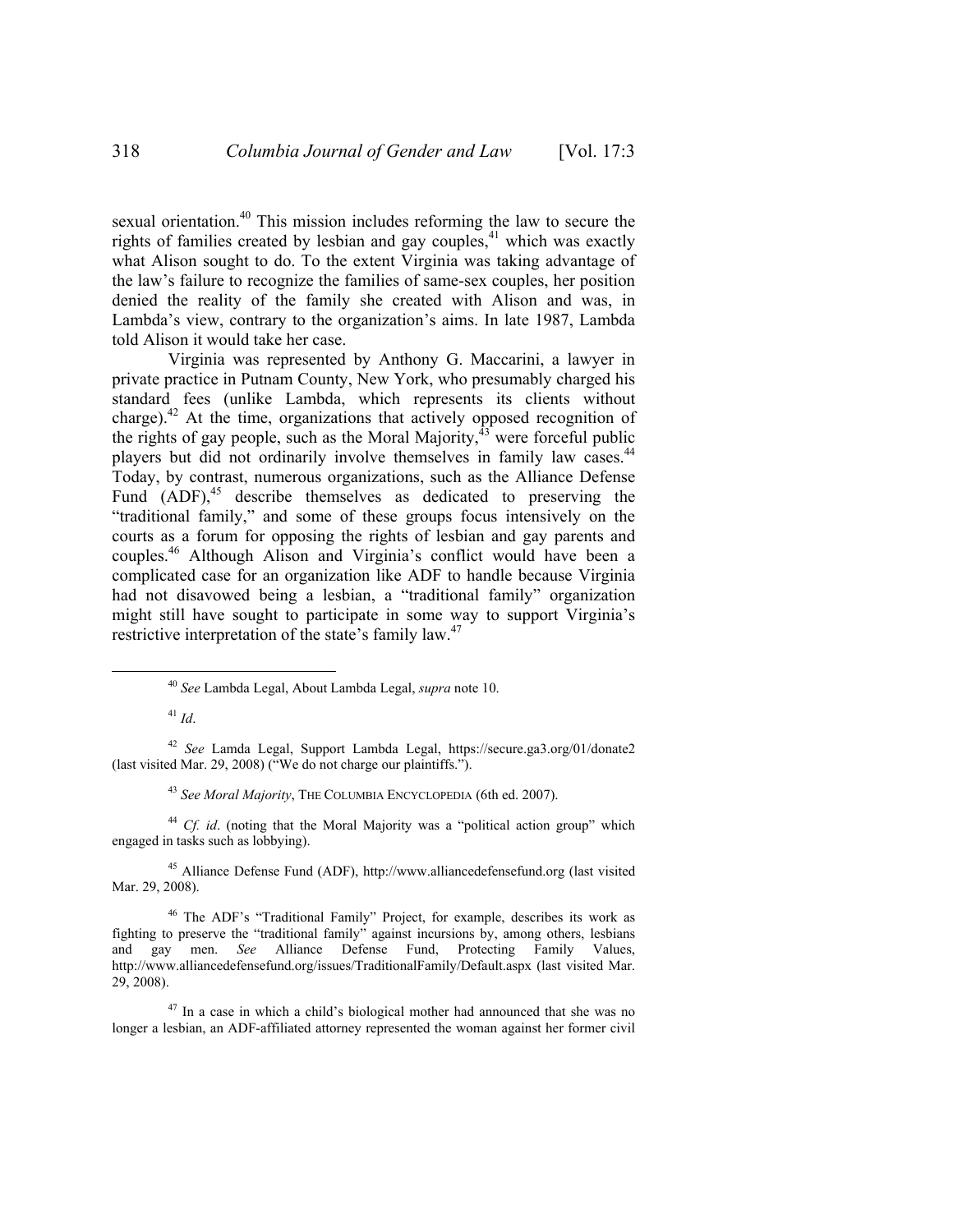Alison and Lambda needed a private, local lawyer on their side as well. As Lambda was a New York City-based organization with a national agenda, its standard practice included incorporating the pro bono services of a local cooperating attorney on all of its cases. This was particularly important for family law cases like Alison's. A cooperating attorney could bring familiarity with the upstate court's rules and practices but also, and perhaps more importantly, a local attorney could help ensure that the court saw Alison as an individual with her child's best interests at heart rather than as a front for a broader political battle about gay rights.

In the 1980s it was not an easy feat to find a lawyer in upstate New York willing to represent a lesbian seeking to sue another lesbian for visitation with the couple's child. Many lawyers had little idea that lesbianparented families even existed, and of those who did, most were either hostile or completely pessimistic about the prospects for success.<sup>48</sup> Ettelbrick reached out to Noel Tepper, a solo practitioner in Poughkeepsie with a reputation for taking on "unusual" cases.<sup>49</sup> Tepper quickly signed on as a pro bono cooperating attorney for Lambda in the case.

## **II. THE FIRST STAGES OF THE LITIGATION**

#### **A. Framing the Case**

 $\overline{a}$ 

The question of how to frame the case—or, more precisely, how to structure Alison's petition to the court—was critical. To succeed, the lawyers had to make a strong doctrinal showing to persuade the court that the law could recognize Alison and Andrew's relationship. At the same time, their presentation of the case had to be attentive to an array of nondoctrinal factors, since most judges had no experience with visitation petitions by the non-biological mothers of children born into two-mother households.

union partner, with whom she had been raising the child. *See* Jones v. Barlow, 154 P.3d 808 (Utah 2007). For further discussion of the case, *see infra* note 129 and accompanying text. After the Utah Supreme Court ruled in the biological mother's favor, the ADF's press release proclaimed "A HUGE Victory For a Mother and Daughter . . . A HUGE Defeat for the Homosexual Legal Agenda . . . !" http://www.alliancedefensefund.org/userdocs/updates/ 2007\_0220.html (last visited Feb. 20, 2007).

<sup>48</sup> *See generally* Rivera*, supra* note 19 (describing the generally unfavorable legal position of gay people in civil matters in the late 1970s).

<sup>49</sup> Ettelbrick Interview, *supra* note 13.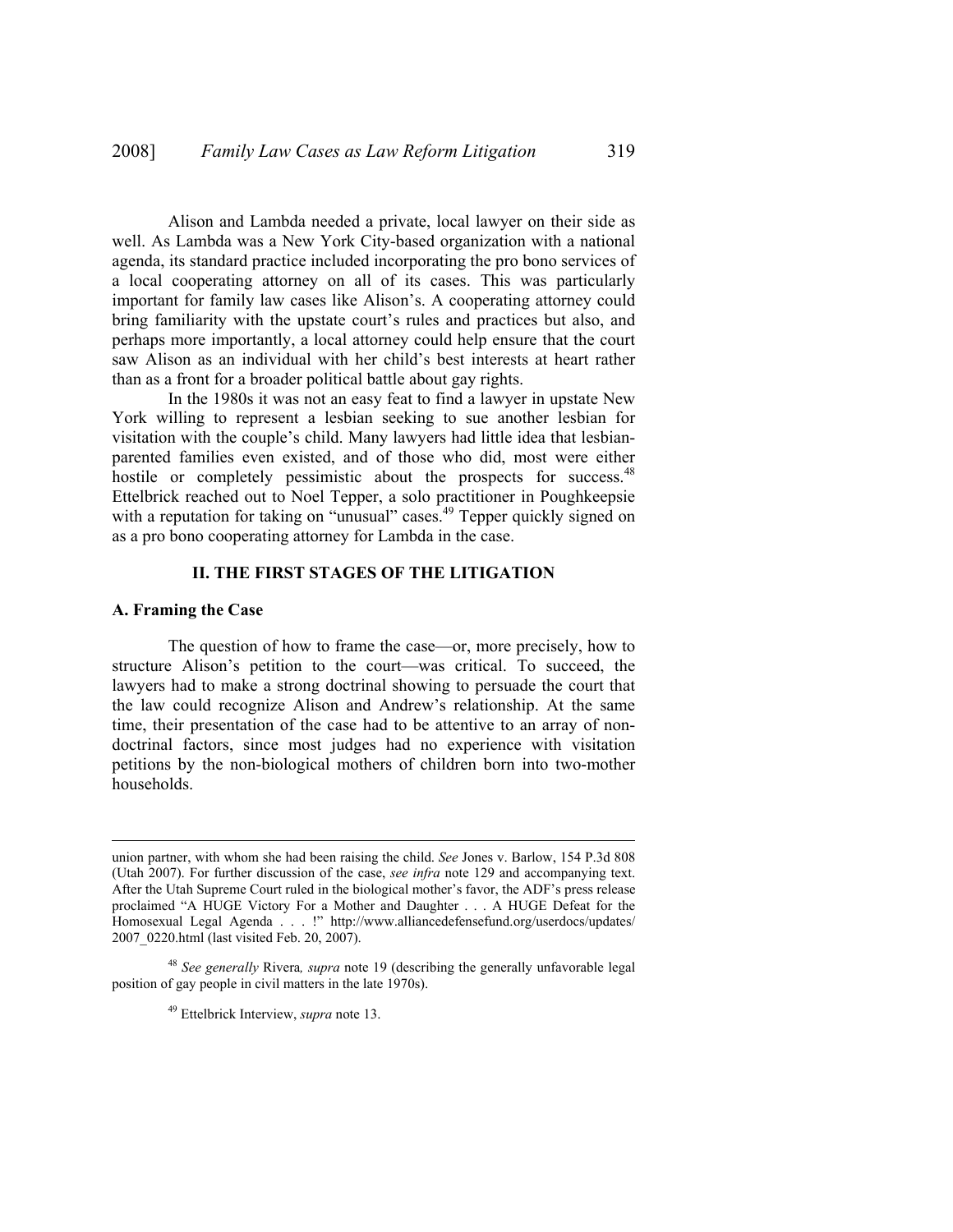If Alison and Virginia had been married, this step in the litigation would not have required high-level strategizing. Alison would have filed for divorce and, within that familiar governing framework, custody and visitation regarding the children born during the marriage would have been decided by a New York family court judge based on the best interests of the child $50$ 

But Alison and Virginia were not married and could not have married.<sup>51</sup> Their relationship was not visible within the traditional scope of family law. Consequently, they did not have the benefit of existing divorce and custody law to govern the conflict over visitation.<sup>52</sup> Moreover, because Alison and Andrew lacked a biological or adoptive connection, they had no formal legal relationship.

Thus, Alison's lawyers faced difficult questions as they strategized about how best to present Alison's claims. How much, if at all, would it matter that Alison and Virginia were a lesbian couple as opposed to an unmarried heterosexual couple? Should the petition acknowledge that, in some respects, Alison's claim was on the cutting edge? Or, by contrast, should it frame the case as involving roughly the same issues as any run-ofthe-mill parenting dispute? Addressing these competing concerns required something of a balancing act both at the initial pleading stage and throughout the course of the litigation.

 $50$  N.Y. DOM. REL. LAW § 240(1)(a) (2007) (requiring custody and visitation determinations to be made, subject to certain provisions, with "regard to the circumstances of the case and of the respective parties and to the best interests of the child").

<sup>&</sup>lt;sup>51</sup> Articles 2 and 3 of Chapter 14 of New York Domestic Relations Law govern marriage in New York State. N.Y. DOM. REL. LAW ch. 14, art. 2-3 (2007). Although the statutory provisions did not explicitly preclude same-sex couples from marrying at the time of Alison and Virginia's conflict, no state court or legislature had even come close to recognizing marriage rights for same-sex partners. *See* CAIN, *supra* note 8, at 160-62 (describing efforts by same-sex couples to secure marriage rights during the 1970s); Rivera, *supra* note 19, at 904-06 (noting, in 1979, that "[t]he Supreme Court's acceptance of . . . a quasi-marital status does not appear to be imminent"). Confirming this view of the statute, the New York Court of Appeals held in 2006 that, in light of the common understanding of marriage at the time Articles 2 and 3 were written in 1909, the relevant Domestic Relations Law provisions "clearly limit[] marriage to opposite-sex couples." Hernandez v. Robles, 855 N.E.2d 1, 6 (N.Y. 2006).

<sup>52</sup> Although divorce law might not be recognized widely as a "benefit" of marriage, its structure and background rules often provide invaluable assistance to individuals seeking to restructure their lives after the end of a relationship. *See generally*  Jeremy Waldron, *When Justice Replaces Affection: The Need for Rights*, 11 HARV. J.L. & PUB. POL'Y 625 (1988).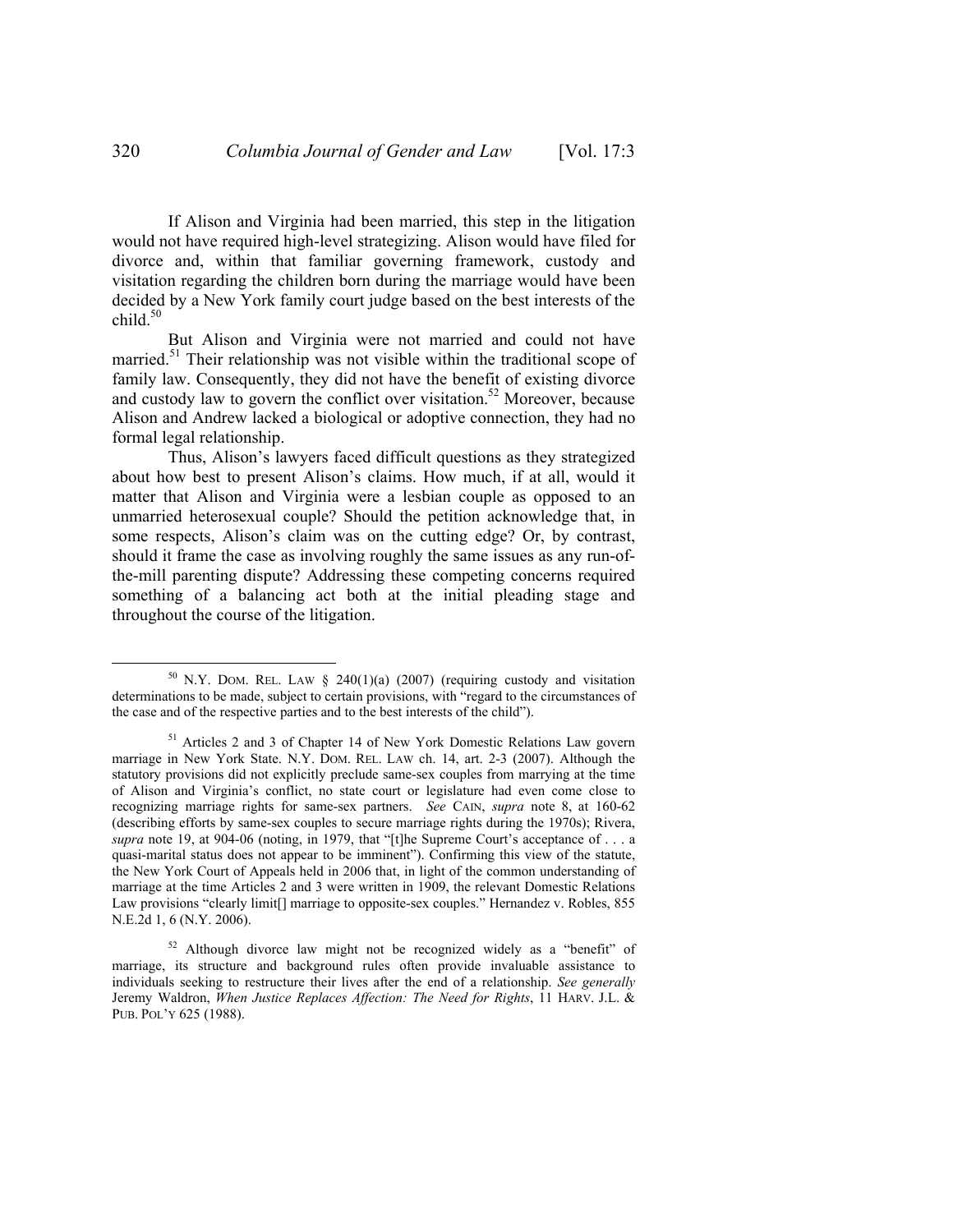Ettelbrick and Tepper decided to bring Alison's claim as a petition for a writ of habeas corpus.<sup>53</sup> In New York, Section 70 of the Domestic Relations Law specifically authorizes habeas petitions in disputes about child custody and visitation, providing that "either *parent* may apply to the supreme court for a writ of habeas corpus ... [and] the court, on due consideration, may award the natural guardianship, charge and custody of such child to either parent."<sup>54</sup> But was Alison a "parent" within this provision? This question became the central issue in the case.

Alison's petition seeking visitation with Andrew, filed in a New York Supreme Court in March 1988, described in detail the commitment between Alison and Virginia, their decision to have a child together, their agreement that both women would be Andrew's parents even though

(a) Where a minor child is residing within this state, either parent may apply to the supreme court for a writ of habeas corpus to have such minor child brought before such court; and on the return thereof, the court, on due consideration, may award the natural guardianship, charge and custody of such child to either parent for such time, under such regulations and restrictions, and with such provisions and directions, as the case may require, and may at any time thereafter vacate or modify such order. In all cases there shall be no prima facie right to the custody of the child in either parent, but the court shall determine solely what is for the best interest of the child, and what will best promote its welfare and happiness, and make award accordingly.

<sup>&</sup>lt;sup>53</sup> Although best known as the petition filed by prisoners who believe that they have been wrongly detained by the state, *see, e.g., Habeas Relief for State Prisoners*, 36 GEO. L.J. ANN. REV. CRIM. PROC. 875 (2007), habeas petitions are available whenever a party believes that a person is being unlawfully restrained by someone else, including a private actor such as a parent. *See* N.Y. DOM. REL. LAW § 70 (McKinney 1999 & Supp. 2007).

 $54$  N.Y. DOM. REL. LAW § 70 (McKinney 1999 & Supp. 2007) (emphasis added). The statute provides, in relevant part:

<sup>(</sup>b) Any order under this section which applies to rights of visitation with a child . . . shall be enforceable . . . against any person or official having care or custody . . . of such child.

*Id*. Although section 70 did not mention visitation at the time Alison filed her petition, it had been construed to cover visitation petitions as well. *See* Alison D. v. Virginia M., 552 N.Y.S.2d 321, 322 (App. Div. 1990) (per curiam) (citing *In re* Pierson, 511 N.Y.S.2d 131 (App. Div. 1987)).

For historical background on the use of habeas proceedings in child custody and visitation litigation, see generally Paul J. Buser, *Habeas Corpus Litigation in Child Custody Matters: An Historical Mine Field*, 11 J. AM. ACAD. MATRIMONIAL L. 1 (1993).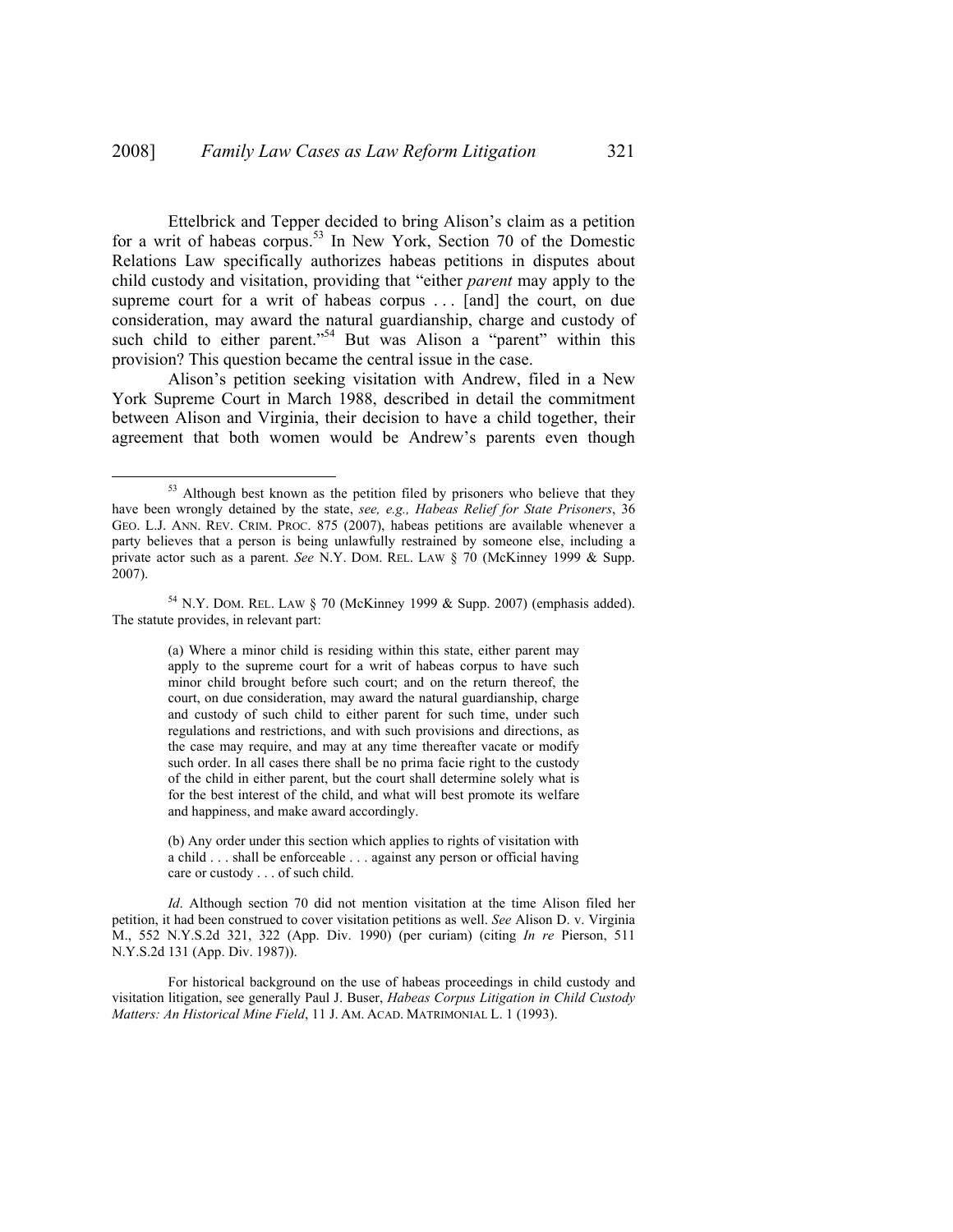Virginia was Andrew's birth parent, and their sharing of parental responsibilities.<sup>55</sup> Its "thick" description aimed to show a judge who might be unfamiliar with lesbian couples and their children that Alison had been as much Andrew's parent as Virginia, and that function, not biology, should guide the evaluation of Alison and Andrew's relationship.<sup>56</sup> At the same time, the petition suggested that Alison's claim was, at its core, much the same as the claims of other parents seeking visitation with their children.<sup>57</sup>

In response to Alison's petition, Virginia maintained that biology was all that mattered. "Someone who has no biological tie to the child has no visitation rights," Anthony Maccarini argued on her behalf.<sup>58</sup> Erasing any trace of familial relationship, he added: "What right does the former cotenant of a house have to see the child of the other?"<sup>59</sup>

#### **B. The Trial Court Decision and the First Appeal**

On March 23, 1988, Ettelbrick and Tepper appeared before acting Supreme Court Justice James D. Benson to present argument on Alison's behalf. As it turned out, none of their strategizing appeared to influence the outcome. Immediately after the lawyers presented their arguments, Judge Benson ruled from the bench. His decision—a mere page and a half of court transcript, which amounted to about three minutes of oral presentation dismissed Alison's petition outright, finding "no allegations upon which the relief that is requested could be granted within the law of the State of New York.<sup>"60</sup> Noting that "the biological parent of a child is the parent within the meaning of the statute," Judge Benson cited *Ronald FF.* and "decline[d] to adopt the definition of parent as someone standing *in loco parentis*."61

Neither Alison nor her lawyers were greatly surprised at the outcome, and they quickly appealed. Because appeals from the Poughkeepsie trial court were heard in New York's Second Department in Brooklyn, Tepper stepped aside and Ettelbrick brought in Deborah

<sup>58</sup> *Id*.

<sup>59</sup> *Id*.

<sup>60</sup> *Id*.

61 Ettelbrick Interview, *supra* note 13.

 <sup>55</sup> Grossman, *supra* note 13; Ettelbrick Interview, *supra* note 13.

<sup>56</sup> Ettelbrick Interview, *supra* note 13.

<sup>57</sup> Grossman, *supra* note 13.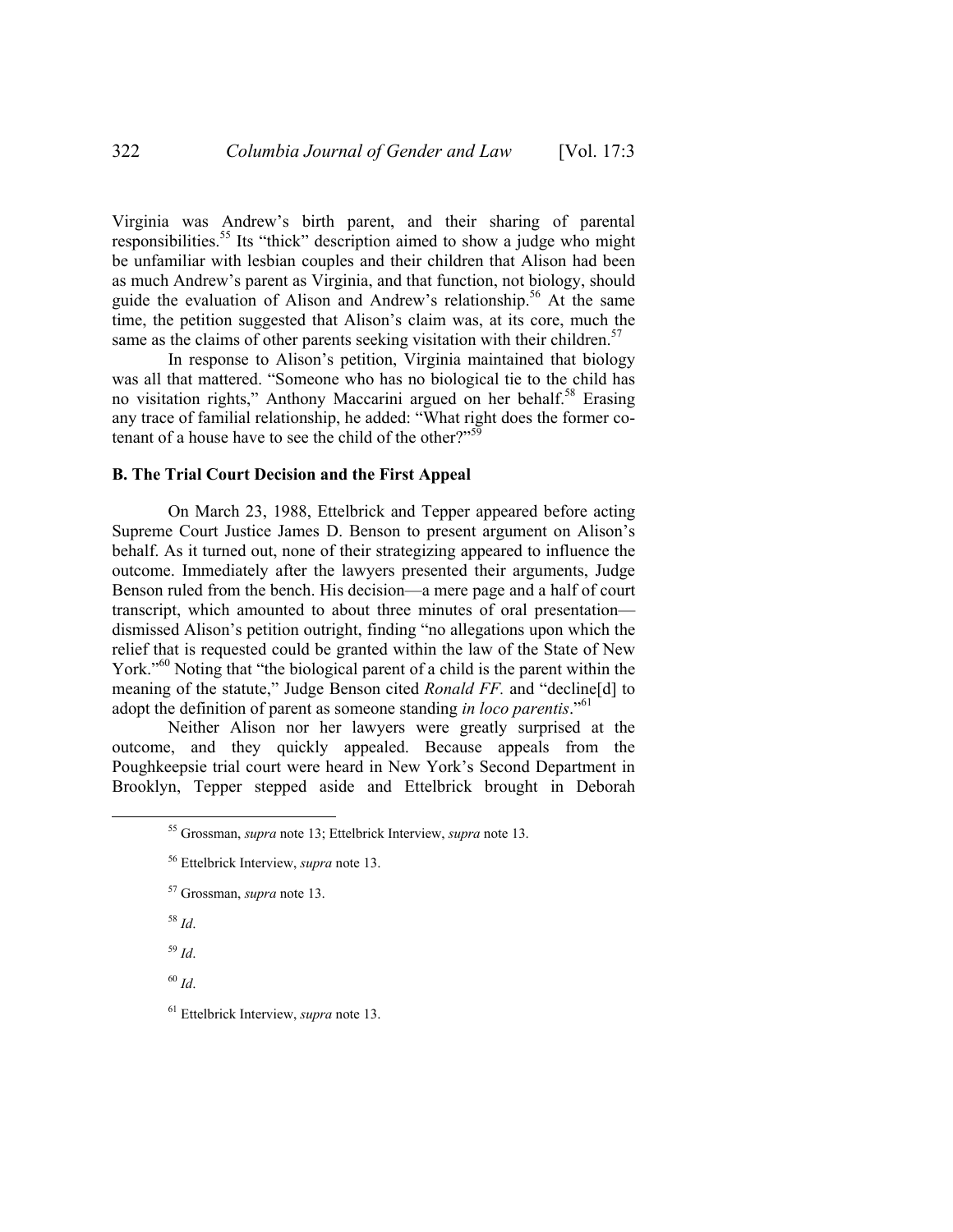Rothberg, an associate at a large Manhattan firm, to take on the cooperating attorney role. In 1988, most large firms had yet to take on a lesbian or gay rights case on a pro bono basis.<sup>62</sup> Rothberg, who had been a New York University Law School student when she first met Ettelbrick, convinced her colleagues at the firm of Jones, Day, Reavis & Pogue to take the case.

The appeal presented Alison's lawyers with an opportunity to brief the issues in the case more thoroughly than they had at the trial level, which meant that the strategy questions present from the outset had to be considered with care once again. Alison's lawyers had to ensure that the court had enough information to understand the seemingly "new" type of family at the center of this case. At the same time, however, they had to show that Alison, as a parent in this family, fit well within traditional family law principles and stood *in loco parentis* to Andrew, which would give her standing to seek visitation with her son.

Since most courts had not yet encountered families like Alison's, <sup>63</sup> Lambda's brief for Alison, like its briefs in other early lesbian custody and visitation disputes, would have begun not with doctrinal arguments, but rather with background information about lesbian couples forming families and having children together.<sup>64</sup> This part of the brief would have described physician-assisted insemination and informed the court that as many as twenty thousand women each year became pregnant in this way, including a growing number of lesbians.<sup>65</sup> It also would have explained the use of the term "co-parent" for Alison as a means of recognizing (and challenging) the binary distinction between legal and non-legal parents.<sup>66</sup> While this information was basic—a sort of Lesbian Parenting 101—it was also essential in showing that Alison was Andrew's parent.

 <sup>62</sup> *Id*.

<sup>63</sup> *See generally* Polikoff, *supra* note 17 (discussing the genesis and development of legal arguments regarding the meaning of parenthood).

<sup>64</sup> *See* Ettelbrick Interview, *supra* note 13. As noted earlier, the entire record is sealed. Discussion here, therefore, does not cite to the briefs filed in the case but relies instead on the interviews and articles cited previously.

<sup>&</sup>lt;sup>65</sup> A brief written at the time Alison's brief was prepared would have contained the type of information cited in Note, *Reproductive Technology and the Procreation Rights of the Unmarried*, 98 HARV. L. REV. 669, 669 n.1 (1985) (explaining the process and increasingly widespread use of physician-assisted insemination). Sources available at the time to show the numbers of lesbians having children included, for example, DONNA J. HITCHENS, LESBIANS CHOOSING MOTHERHOOD: LEGAL ISSUES IN DONOR INSEMINATION (1984); CHERI PIES, CONSIDERING PARENTHOOD: A WORKBOOK FOR LESBIANS (1985).

<sup>66</sup> *See* HITCHENS, *supra* note 65, at 105.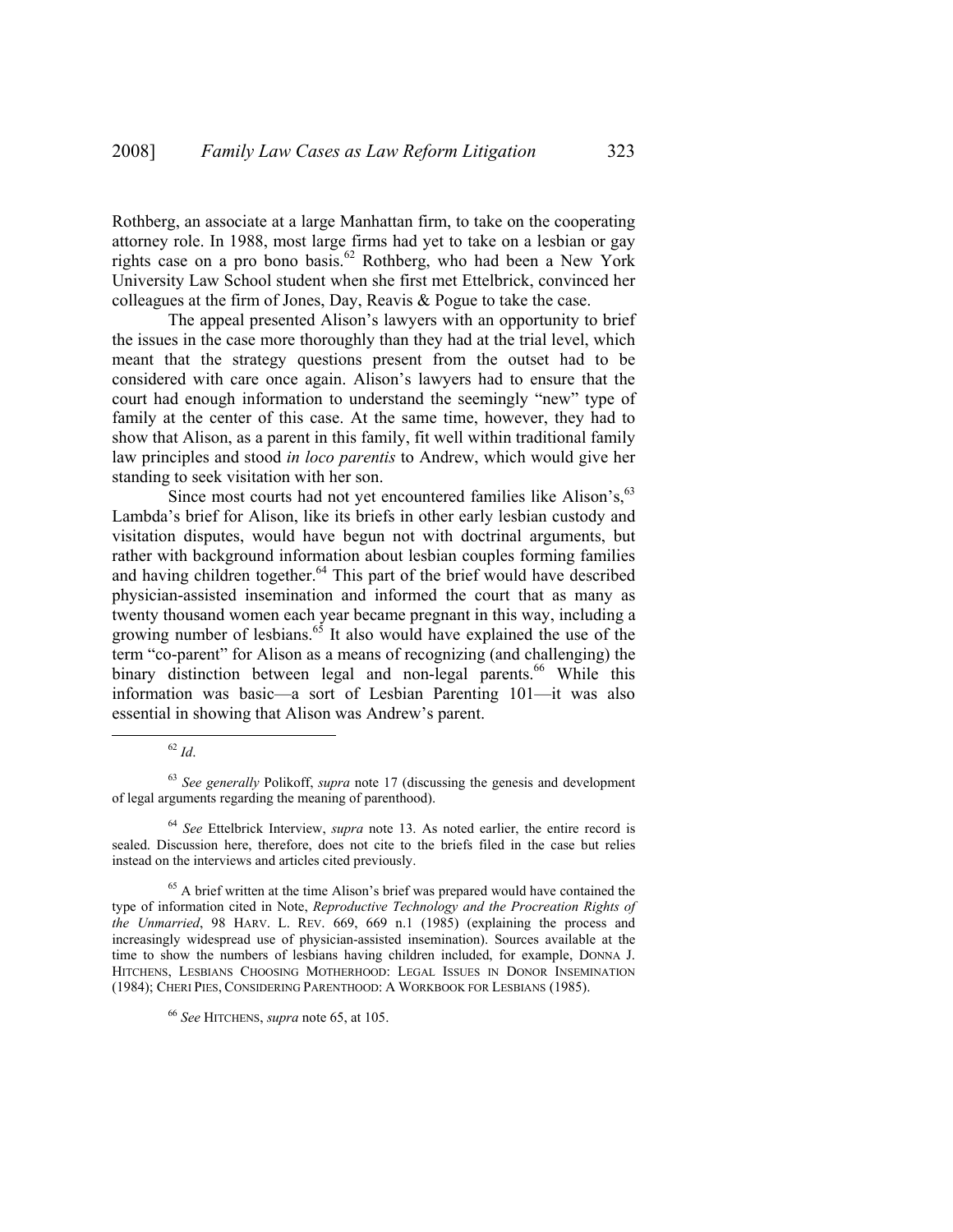The brief also would have situated lesbian parents like Alison within a broader phenomenon of family diversity, pointing out that many families are better understood by function than by form.<sup>67</sup> Consequently, the brief would have urged that children's interests are best served by preserving emotional bonds with the adults they depend on for love, parenting, and support.

Even with these points in place, a crucial practical and theoretical question remained: Who should be considered a functional parent? Courts, after all, tend to prefer bright-line rules to case-by-case formulations.<sup>6</sup> While no brief could answer this question for all family configurations, Alison's brief emphasized three important factors: intent, experience, and voluntariness.69 It explained that Alison and Virginia both intended to parent jointly, that they did parent jointly, and that over the course of six years, Virginia had voluntarily created and actively encouraged the development of an emotional and psychological parent-child bond between Alison and Andrew. Accordingly, Alison argued, Virginia should be estopped from treating her as anything other than a parent. Framing the story in this way also helped Alison show that she was in a materially different position than the functional father in *Ronald FF.* because Alison, unlike Ronald, had planned for Andrew's birth, had been in Andrew's life

 <sup>67</sup> A child support case, *Karin T. v. Michael T.*, 484 N.Y.S.2d 780 (Fam. Ct. 1985), helps illustrate Alison's point. In *Karin T*., the family court required Michael, who presented herself to the world as male, but was legally female, to provide child support for two children born to Karin by donor insemination while Karin and Michael were in a relationship (during which they had obtained a marriage license and had a marriage ceremony). *Id*. at 781, 784. Defending against a child support claim by the Department of Social Services, Michael had argued that she was a woman and was not biologically or legally related to the children. The family court found Michael liable on an equitable estoppel theory, concluding that Michael's conduct "certainly brought forth these offspring as if done biologically." *Id*. at 784.

Although a court might have perceived *Karin T.*'s facts to be even more "unusual" than Alison's, which in turn might have provoked some litigators to avoid mentioning the case for fear it would spark even greater skepticism of Alison's claim, relying on *Karin T.*  had two distinct benefits. It showed—in a case further removed from the mainstream than Alison's—that a New York court was capable of recognizing a functional family. Moreover, because Alison was seeking to claim rather than avoid responsibility for her son, the contrast with Michael's conduct worked in her favor.

<sup>68</sup> *See generally* Suzanne B. Goldberg, *On Making Anti-Essentialist and Social Constructionist Arguments in Court*, 81 OR. L. REV. 629 (2002).

 $69$  Discussion of the brief here is based on my construction of the arguments from the appellate decision and the sources cited in note 13 *supra*.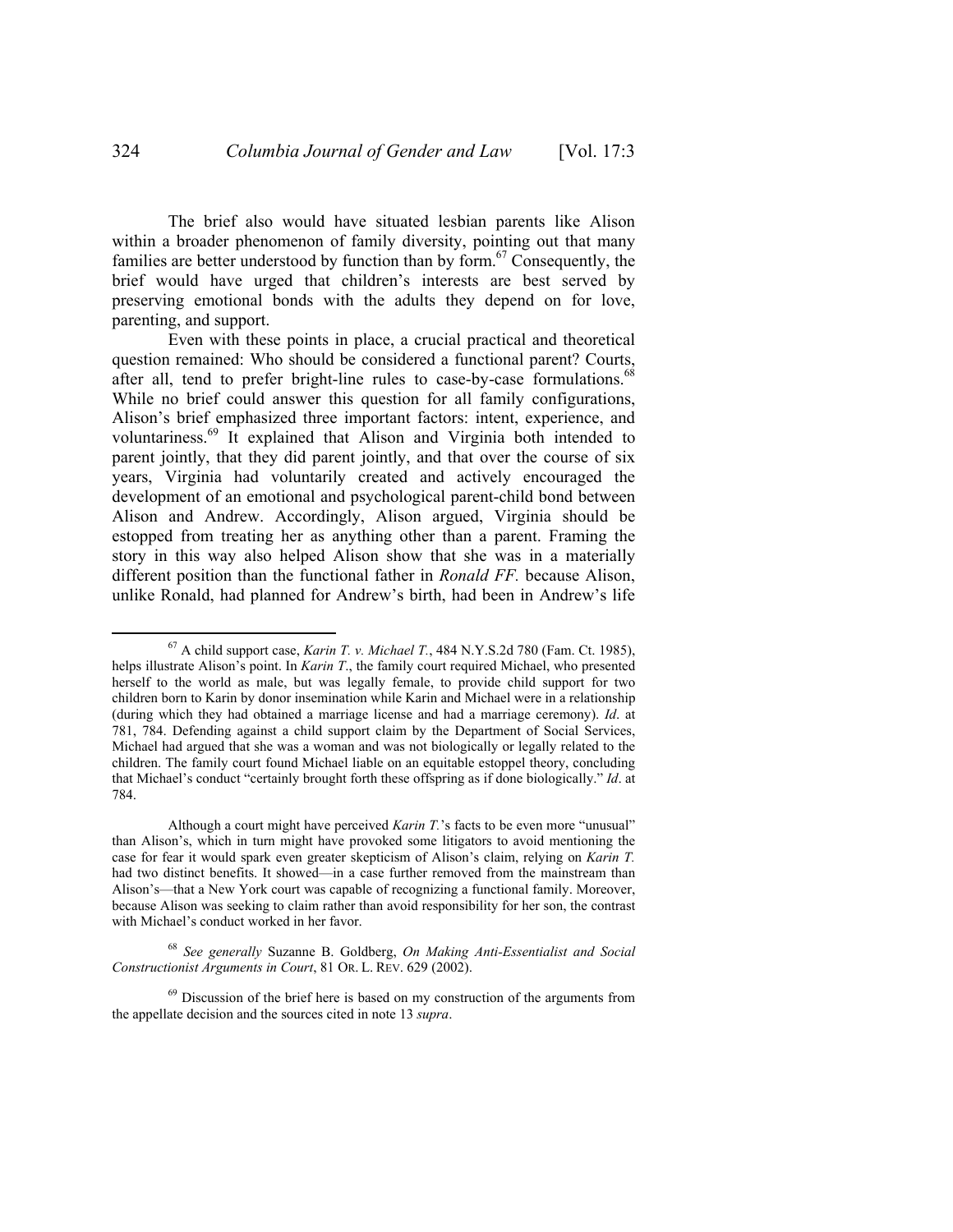from the moment he was born, and had continued in a parental role over the course of many years.

Alison also had new New York case law to support her claim. The summer after Judge Benson's terse ruling, the New York Court of Appeals held, in *Braschi v. Stahl Associates Co.*, that a gay couple should be treated as a "family" under New York City's rent control regulations.<sup>70</sup> Specifically, the court held that the surviving partner of a couple that had lived together in a rent-controlled apartment could succeed to his deceased partner's lease (a valuable commodity in the New York real estate market).<sup>71</sup> The court had explicitly embraced a functional approach to the case, holding that "the term 'family' . . . should not be rigidly restricted to those people who have formalized their relationship by obtaining, for instance, a marriage certificate or an adoption order."72 Although *Braschi*  arose in the housing context, the decision seemed to bode well for Alison's claim. The *Braschi* holding, after all, demonstrated the Court of Appeals' capacity to look beyond narrow legal categories to give legal effect to the relationship of a gay couple. If it could do that for real estate, perhaps it could be persuaded to do the same in the context of a parent-child relationship, where the harm from a loss would arguably be much greater.

To bolster this array of arguments, Ettelbrick solicited two amicus briefs. The first, from the American Civil Liberties Union (ACLU) and the New York Civil Liberties Union, rounded out the constitutional support for Alison's visitation claim.<sup>73</sup> The second, from the Gay and Lesbian Parents Coalition International and several other family organizations, provided an expanded portrait of gay- and lesbian-parented families.<sup>74</sup>

For her part, Virginia presumably argued that *Ronald FF.* governed Alison's claim and that the statutory language of Section 70 did not allow for the term "parent" to include an adult unrelated by biology or adoption.<sup>75</sup>

<sup>73</sup> *See* Alison D. v. Virginia M., 552 N.Y.S.2d 321, 321 (App. Div. 1990) (per curiam), *aff'd*, 572 N.E.2d 27 (N.Y. 1991); Ettelbrick Interview, *supra* note 13.

<sup>74</sup> *See Alison D.*, 552 N.Y.S.2d at 321; Ettelbrick Interview, *supra* note 13.

 $75$  Although Alison's claims can be gleaned from the decision in the case and some of the articles about it, little has been written to elaborate Virginia's arguments. Still, based on the doctrine available at the time, the appellate court's ruling, and related resources, see *supra* note 13, these arguments are likely to mirror those that Virginia either made or considered making.

 <sup>70 543</sup> N.E.2d 49 (N.Y. 1989).

<sup>71</sup> *Id*. at 52-55.

<sup>72</sup> *Id*. at 53.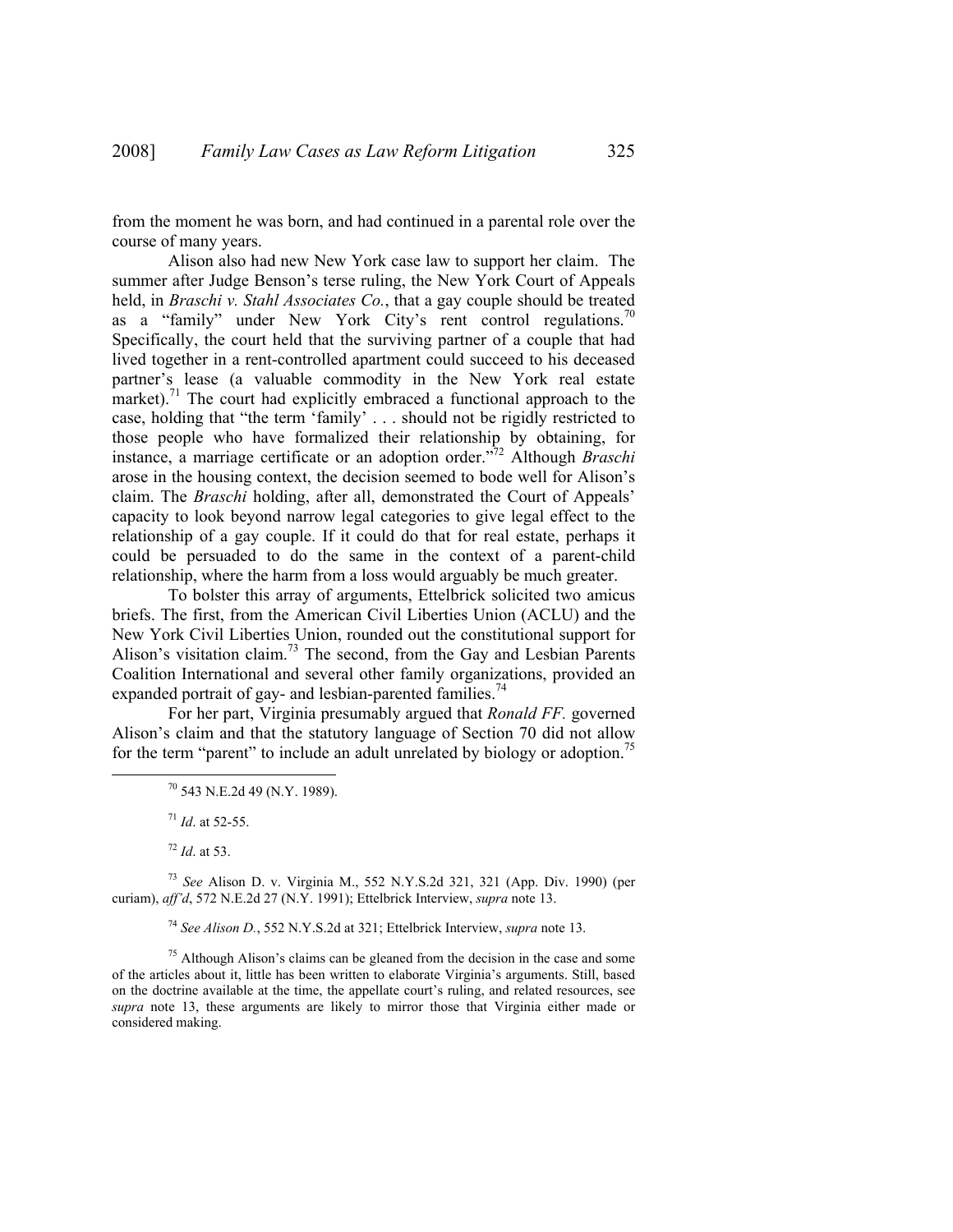Although that argument could have stood alone, she might have made a "slippery slope" public policy argument as well, suggesting that any broadening of the definition could potentially harm legal parents by opening them up to visitation demands from any adult whom they had invited into their children's lives.

As another option, Virginia could have portrayed Alison as a "bad" adult who lacked serious intent to maintain a familial relationship, because she first left the relationship and then left the country. It is unlikely, though, that Virginia pursued this approach. Discussing these facts would have invited the court to consider Alison's conduct—which would, in turn, have diminished Virginia's argument that Alison was not entitled to have the facts of her relationship with Andrew considered at all.

#### **C. A Second Loss: The Appellate Division Decision**

Notwithstanding Alison's functional analysis, Virginia's position prevailed; three of the four Appellate Division justices found themselves constrained by *Ronald FF*. 76 They recognized that the *Ronald FF.* opinion had not addressed the *in loco parentis* argument that was at the heart of Alison's case.<sup>77</sup> But, the court held, Alison's arguments did "not, in their factual underpinnings[] or legal analyses[,] differ [from Ronald's] in any material way."78 *Braschi*'s functional analysis of family was also unavailing according to the majority, which characterized the case as a mere "dispute over tenancy rights to a rent-controlled apartment."79 The appellate court's brief opinion also summarily rejected Alison's equitable estoppel theory and the constitutional arguments advanced by the ACLU.<sup>80</sup>

In a rhetorical move that has now become standard for courts denying familial status to lesbians and gay men,<sup>81</sup> the Appellate Division stressed that the decision intended no disrespect to Alison personally by stating: "We do not, by virtue of our determination on this issue, minimize, in any way, the close and loving relationship that the petitioner has

<sup>77</sup> *Id*. at 324.

<sup>78</sup> *Id*.

<sup>79</sup> *Id*.

<sup>80</sup> *Id*.

<sup>81</sup> *See, e.g.*, Jones v. Barlow, 154 P.3d 808, 819 (Utah 2007).

 <sup>76</sup> *Alison D.*, 552 N.Y.S.2d at 322-24.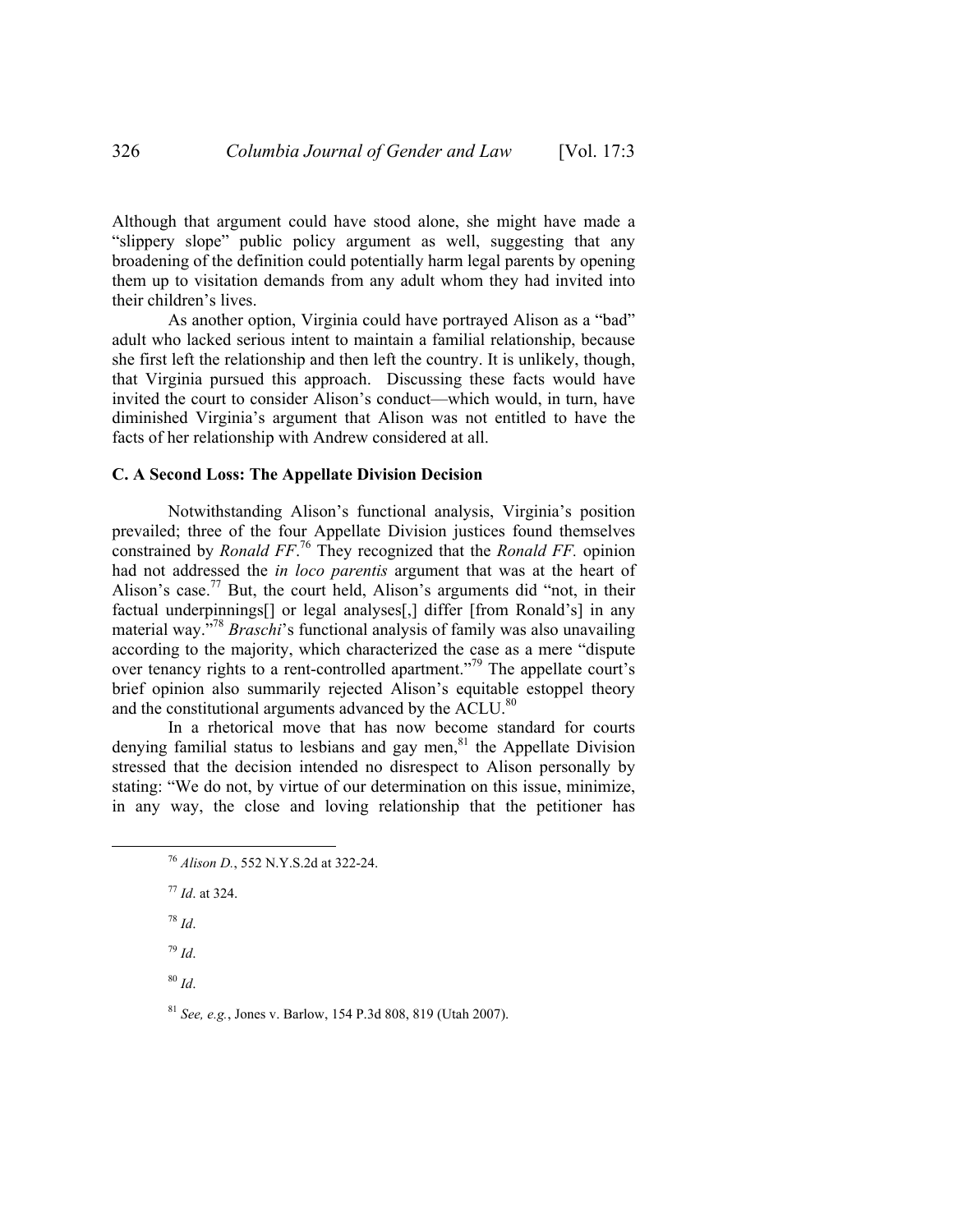apparently developed with the child."82 This acknowledgment provided little comfort to Alison, who remained barred from seeing her son.

The only bright note for Alison was Justice Sybil Hart Kooper's dissent. Justice Kooper characterized Alison's case as consistent with New York's *in loco parentis* doctrine<sup>83</sup> and with *Braschi*, which looked beyond "fictitous [sic] legal distinctions or genetic history" and instead examined the "'reality of family life."<sup>84</sup> Justice Kooper also rejected the argument that allowing standing to functional parents would lead to a slippery slope of problems for legal parents:

> As to the assertion that such a holding would open the door to a potentially limitless series of applications, I am confident that the trial courts, in the sound exercise of their discretion, will not lightly infringe upon the favored rights of a natural parent and that a searching inquiry into the best interests of the child will forestall any unwarranted interference with that relationship.<sup>85</sup>

#### **III. LITIGATION AT THE STATE HIGH COURT**

Five weeks later, Alison's lawyers filed their request for leave to appeal to the New York Court of Appeals. In press releases and public comments regarding the appeal, they stressed that the case would "heavily influence thinking about the changing face of legally-recognized families across the nation."<sup>86</sup> They also emphasized the larger universe of children who might be cut off from a loving parent under the appellate court's ruling, stating, "'The notion that only biological parents can seek visitation or custody is not only unfair and absurd, but profoundly unrealistic in a world where children grow up in many kinds of families."<sup>87</sup> The court

<sup>85</sup> *Id*. at 327-28.

<sup>87</sup> *Id*. (quoting Paula Ettelbrick).

 <sup>82</sup> *Alison D.*, 552 N.Y.S.2d at 324. Adding insult to injury, the court suggested that Alison had offered strong facts to support her claim: "Indeed, had the petitioner come within the meaning of the term 'parent' contained in Domestic Relations Law § 70, her claim for visitation would have been worthy of serious consideration." *Id*.

<sup>83</sup> *Id*. at 325-26 (Kooper, J., dissenting).

<sup>84</sup> *Id*. (Kooper, J., dissenting) (quoting *Braschi v. Stahl Assocs. Co.*, 543 N.E.2d 49, 53 (N.Y. 1989)).

<sup>86</sup> Press Release, Lambda Legal Defense and Education Fund, Inc., Lambda Appeals Precedent-Setting Parenting Case for Lesbian Non-Biological Mother (Oct. 29, 1990) (on file with the Columbia Journal of Gender and Law).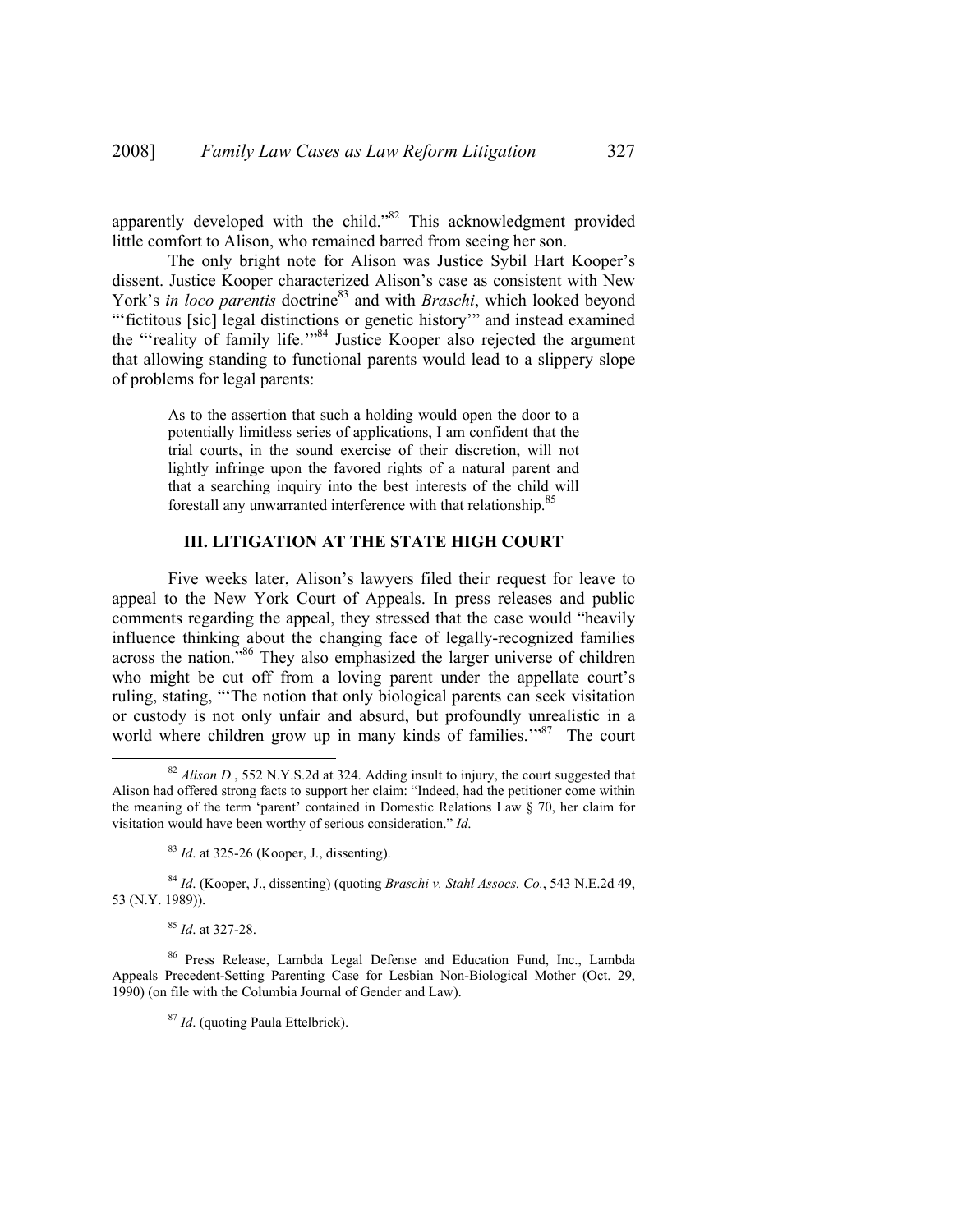granted review, putting a case involving a lesbian-parented family on the state high court's docket for the very first time.

#### **A. Strategy Questions Redux**

Alison now had her last chance to persuade a court to see her relationship with Andrew as parental and to recognize that she and Andrew were not a pair of legal strangers, but rather a mother and her son. It was now the fall of 1990, seven years after Alison and Virginia had ended their relationship and roughly three years since Virginia began to block Alison from contacting Andrew.

Within those few years, lesbian parents had come increasingly into the public spotlight. A 1990 *Newsweek* article announced that as many as ten thousand lesbians had borne children into single or two-parent lesbian households and that hundreds of others had adopted children.<sup>88</sup> At least a half-dozen articles featuring lesbian parents had appeared in major national newspapers since 1989.<sup>89</sup> And with every passing year, courts in New York and elsewhere faced an increasing number of cases involving diverse family forms,<sup>90</sup> of which families like Alison's were just one type.

Among the important strategy questions for Alison's lawyers at this stage was (yet again) what to do about *Ronald FF*. Both courts below had treated *Ronald FF.* as controlling the outcome in Alison's case, suggesting strongly that the briefs to the Court of Appeals should devote immediate and significant attention to distinguishing it. On the other hand, an argument focusing first on legal distinctions between the visitation theories advanced in *Ronald FF.* and those advanced in Alison's case, without the surrounding framework of Alison's family story, would be unlikely to gain much traction. Moreover, by discussing *Ronald FF.* only later in the briefs,

 <sup>88</sup> Jean Seligman, *Variations on a Theme*, NEWSWEEK, SPECIAL ED., Winter 1990- Spring 1991, at 39.

<sup>89</sup> *See* Jane Meredith Adams, *Gay Couples Begin a Baby Boom*, BOSTON GLOBE, Feb. 6, 1989, at 2; Patrice Gaines-Carter & Amy Stevens, *Gay Pride March to Mark Milestones on Road to Acceptance*, WASH. POST, June 18, 1989, at D1; Ann Hagedorn & Amy Dockser Marcus, *Case in California Could Expand Legal Definition of Parenthood*, WALL ST. J., Sept. 8, 1989, at B10; Gina Kolata, *Lesbian Partners Find the Means to be Parents*, N.Y. TIMES, Jan. 30, 1989, at A13; Jonathan Mandell, *The Lesbian Baby Boom: Many Lesbian Couples Have Decided There's No Reason to be Childless*, NEWSDAY, July 13, 1989, at 4; David Margolick, *Lesbian Child-Custody Cases Test Frontiers of Family Law*, N.Y. TIMES, July 4, 1990, at A1.

<sup>90</sup> *See* Craig W. Christenson, *Legal Ordering of Family Values: The Case of Gay and Lesbian Families*, 18 CARDOZO L. REV. 1299 (1997).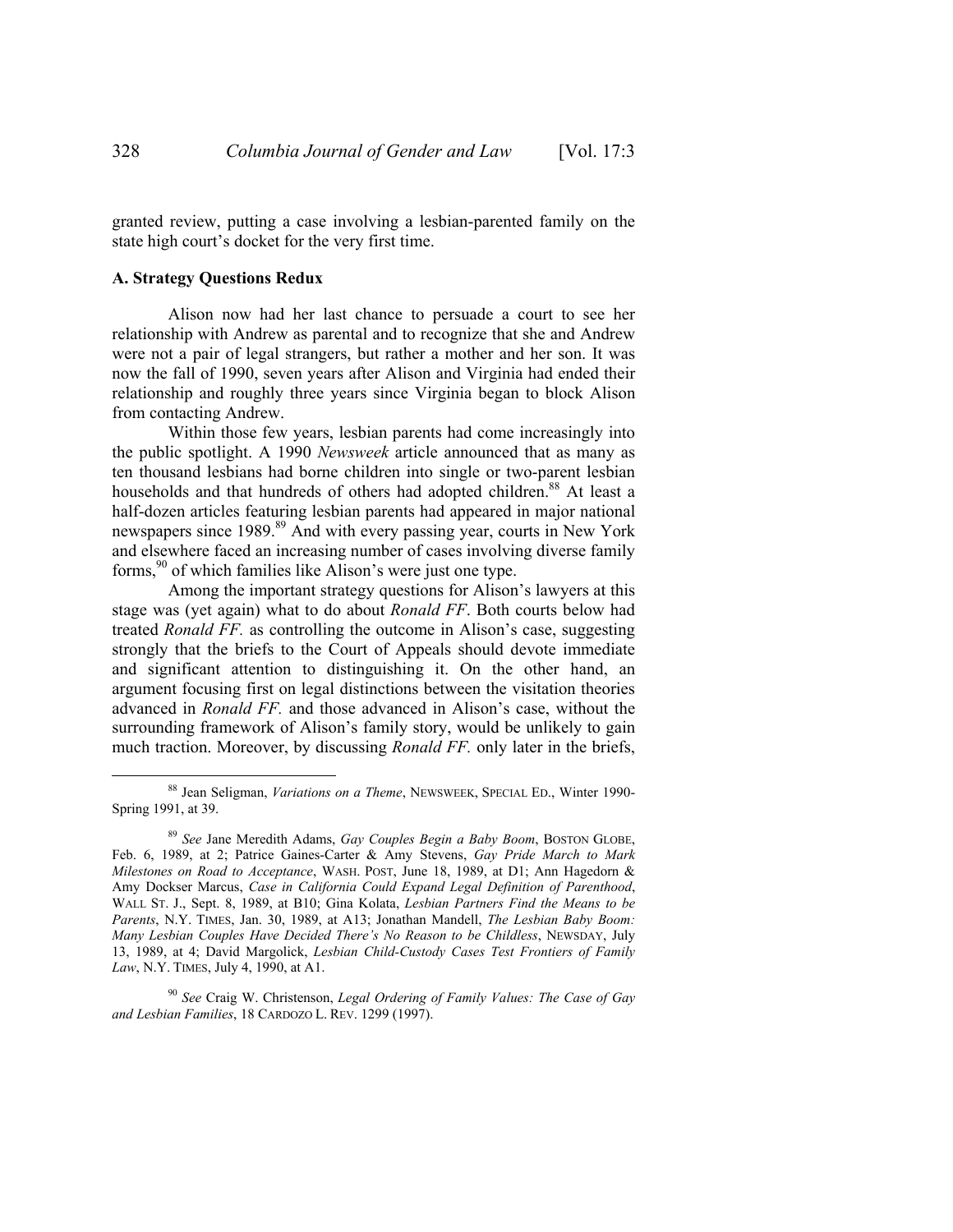Alison's lawyers could signal their view that the decision did not govern here. Then again, unless the court could see its way around *Ronald FF.*, even the most well-constructed, heart-wrenching narrative would not be heard. From this perspective, a strong doctrinal distinction between *Ronald FF.* and Alison's case would have to come first.

Of course, like many litigation choices, the actual effects of the one made here cannot be known. Instead, the value of reflecting on the possibilities comes in the reminder that the litigation choices made in the midst of a law reform case are frequently neither obvious nor easy.

#### **B. The Multiple Roles of Amici Curiae**

At this final stage of the litigation, Lambda began a focused effort to gather amicus briefs in support of Alison's position.<sup>91</sup> The amici had several roles to play. First and most obviously, their briefs brought before the court arguments and information that Alison's brief could not include either because of page limits or because of the risk that the additional material would distract from her central claims. Each of the six amicus briefs filed in support of Alison's position focused on distinct points, ranging from constitutional arguments by the American Civil Liberties Union and the New York Civil Liberties Union, to extended discussion of *Braschi* and equitable doctrines by the Association of the Bar of the City of New York, to the connection between functional parenthood and children's best interests by National Organization of Women Legal Defense and Education Fund (NOW LDEF).<sup>92</sup> Others provided more information about lesbian and gay parenting cases, about the substantial interest of children

 <sup>91</sup> On the value of amicus briefs, *see* Neonatology Assocs., P.A. v. Comm'r, 293 F.3d 128, 131-33 (3d Cir. 2002) (characterizing the view that amici must be impartial as "outdated" and rejecting the contention that amici should be permitted to file briefs only when parties are inadequately represented); Andrew Frey, *Amici Curiae: Friends of the Court or Nuisances?*, LITIG., Fall 2006, at 5 (outlining reasons why amicus briefs "can often be extremely helpful to the courts"); Kelly J. Lynch, *Best Friends? Supreme Court Law Clerks on Effective Amicus Curiae Briefs*, 20 J.L. & POL. 33 (2004) (detailing the value of amicus briefs in Supreme Court litigation). *But see* Voices for Choices v. Ill. Bell Tel. Co., 339 F.3d 542, 544 (7th Cir. 2003) (Posner, J.) (criticizing amicus briefs that duplicate party arguments or are "used to make an end run around court-imposed limitations on the length of parties' briefs").

<sup>&</sup>lt;sup>92</sup> Amici curiae on Alison's behalf also included the Gay and Lesbian Parents Coalition International et al., "Concerned Academics," including Deborah A. Batts et al., and the Youth Law Center. *See* Alison D. v. Virginia M., 572 N.E.2d 27, 28 (N.Y. 1991); Press Release, Lambda Legal, *supra* note 86.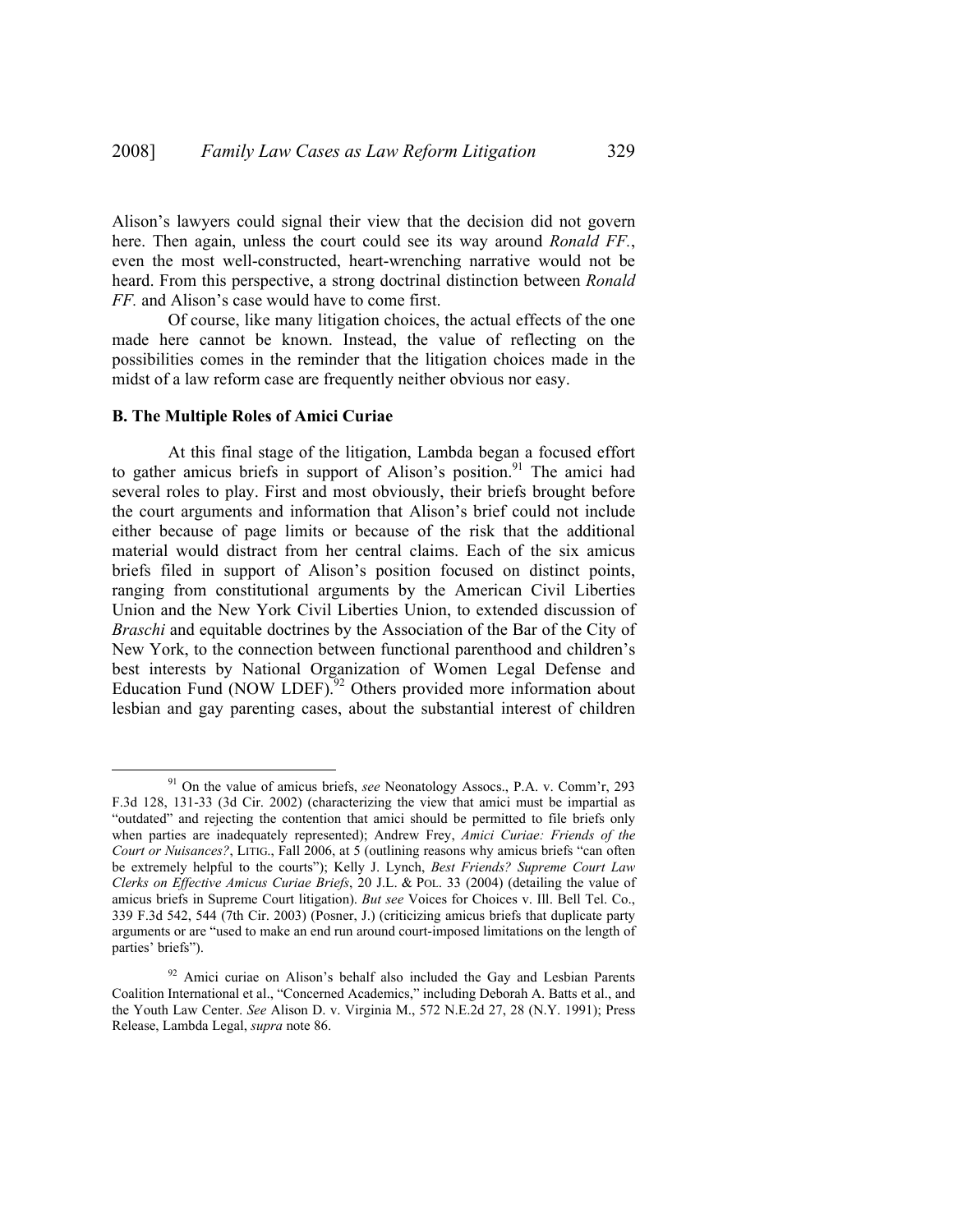when their caregivers' rights are adjudicated, and about current social science research related to child development.<sup>93</sup>

Amicus briefs also add to any litigation in ways that go beyond their explication of the relevant law or social science. By presenting narratives of people who are affected by the issue before the court, they can illuminate the real-life consequences of a case and counter the abstract focus on doctrine that sometimes takes hold at the appellate level. Abortion rights advocates, for example, have used this type of story-telling brief to bring forward the stories of women who have been harmed by restrictions on access to abortion.94 In *Alison D.*, the Gay and Lesbian Parents Coalition International took up this task. Its brief told the actual stories of several families to show that when same-sex couples have children together, they, like heterosexual couples, do not consider one partner the "real" parent and the other partner just a supporting actor, as Virginia had characterized Alison.

In addition to their substantive storytelling role, amicus briefs also make the court aware of the groups that have a stake in the case beyond the litigants. To be sure, some groups may have little influence in this regard because their support is predictable. The presence of a gay and lesbian parents group in the case, for example, was unlikely to add great weight in this respect, as few would be surprised to see advocates for legal recognition of gay-parented families coming into the case.

But when organizations that are not presumptive allies file an amicus brief on a party's behalf, they alert the court that support also exists from credible "outsiders." For this reason, among others, Ettelbrick worked

 $93$  New social science data at the time showed that a parent's sexual orientation has no bearing on a child's healthy emotional development. *See, e.g.*, ROBERTA ACHTENBERG, LESBIAN AND GAY PARENTING: A PSYCHOLOGICAL AND LEGAL PERSPECTIVE 1-3 (1987); Sharon L. Huggins, *A Comparative Study of Self-Esteem of Adolescent Children of Divorced Lesbian Mothers and Divorced Heterosexual Mothers*, *in* HOMOSEXUALITY AND THE FAMILY (Frederick W. Bozett ed., 1989). *See generally* GAY AND LESBIAN PARENTS (Frederick W. Bozett ed., 1987); Donna J. Hutchens & Martha J. Kirkpatrick, *Lesbian Mothers/Gay Fathers*, *in* EMERGING ISSUES IN CHILD PSYCHIATRY AND THE LAW 115 (Diane H. Schetky & Elissa P. Benedek eds., 1985). For a discussion of more recent research, see Charlotte J. Patterson et al., *Children of Lesbian and Gay Parents: Research, Law, and Policy*, *in* CHILDREN, SOCIAL SCIENCE, AND THE LAW 176 (Bette L. Bottoms et al. eds., 2002).

<sup>94</sup> *See, e.g.*, Ruth Colker, *Feminist Litigation: An Oxymoron?—A Study of the Briefs Filed in* William L. Webster v. Reproductive Health Services, 13 HARV. WOMEN'S L.J. 137, 170-71 (1990) (considering briefs that included the testimony of women who had had abortions); Sarah E. Burns, *Notes from the Field: A Reply to Professor Colker*, 13 HARV. WOMEN'S L.J. 189, 198 (1990) (discussing a brief that summarized forty thousand women's personal experiences with abortion).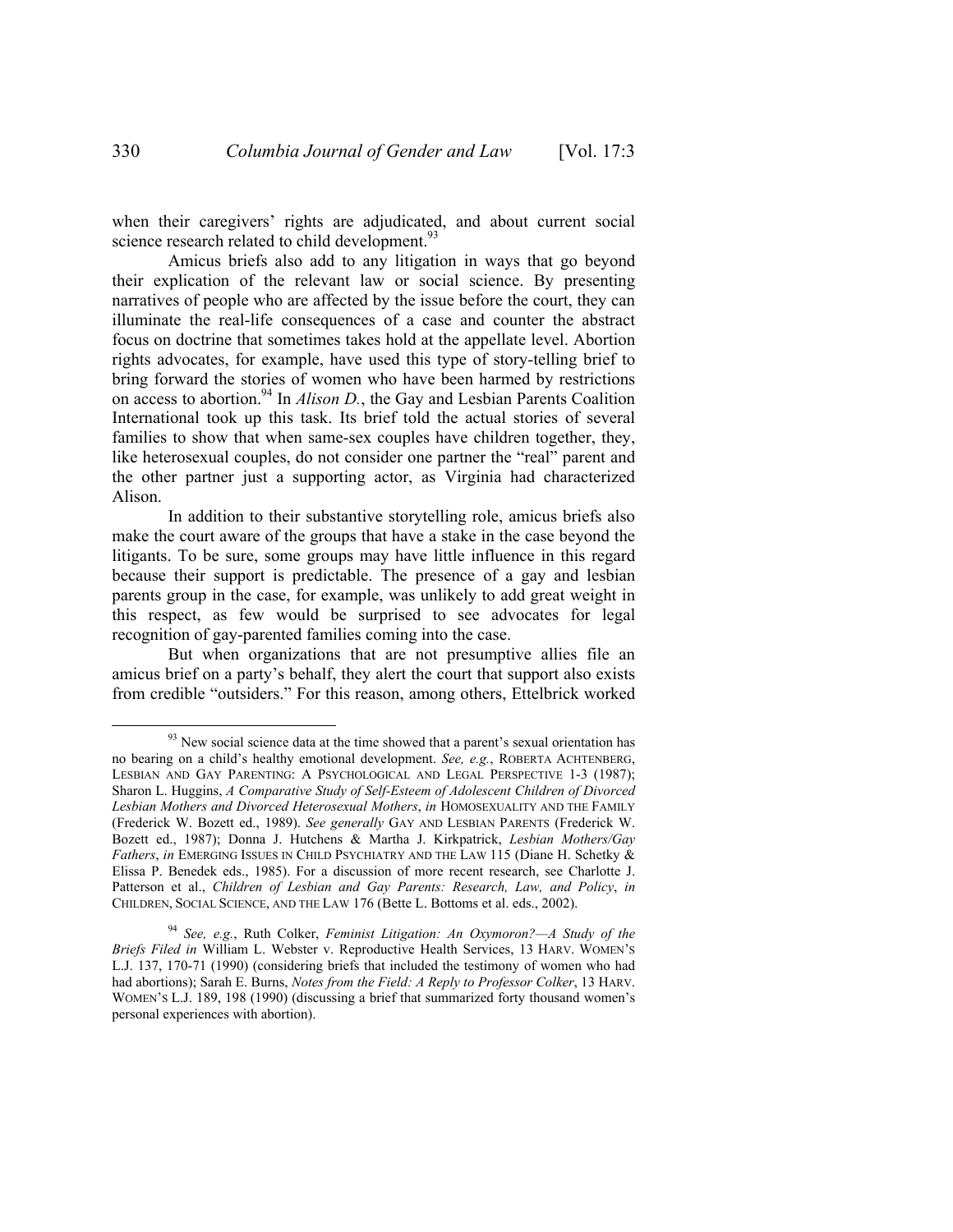intently to encourage NOW LDEF, the national women's rights litigation group,  $95$  to file a brief. Virginia's focus on the exclusive rights of biological parents suggested that Alison's theory would render all biological parents (including heterosexual single mothers) vulnerable to intrusive visitation claims by third parties (such as abusive boyfriends). NOW LDEF's presence could assure the court that a prominent women's rights organization had thoughtfully considered the risks and had concluded that Alison's position protected parental rights while also serving children's best interests.

Similarly, the Youth Law Center's brief conveyed to the court that an expert organization focused entirely on children's well-being agreed with Alison that children are served best by maintaining ongoing relationships with the parent figures in their lives. The brief of the Eleven Concerned Academics, a consortium of family law scholars, also lent credibility to Alison's arguments, at least to the extent that academics are understood to offer a reasoned and unbiased consideration of an issue.<sup>96</sup> As a joint statement of family law scholars, the academics' brief sent the message that the nation's top experts found Alison's position to be the better of the two.

On a more political level, the brief for the Association of the Bar of the City of New York (ABCNY), New York City's twenty-thousand-plus member bar association, $97$  signaled that issue-oriented advocates and experts were not alone in their attention to this case. Moreover, by participating in the case, the ABCNY, as a relatively conservative and nonpartisan institution, conveyed that the court would not be going out on a radical political limb if it ruled in Alison's favor.

While we do not know whether Virginia and her lawyers solicited amicus briefs, the case reports indicate that none were filed to support her position.

<sup>&</sup>lt;sup>95</sup> The group is now known as Legal Momentum. Legal Momentum, About Us, http://www.legalmomentum.org/site/PageServer?pagename=aboutus\_1 (last visited Mar. 29, 2008).

<sup>96</sup> *But see* Lawrence v. Texas, 539 U.S. 558, 602 (2003) (Scalia, J., dissenting) (describing "a law-profession culture[] that has largely signed on to the so-called homosexual agenda").

<sup>&</sup>lt;sup>97</sup> Association of the Bar of the City of New York, About Us, http://www.nycbar.org/AboutUs/index.htm (last visited Mar. 29, 2008).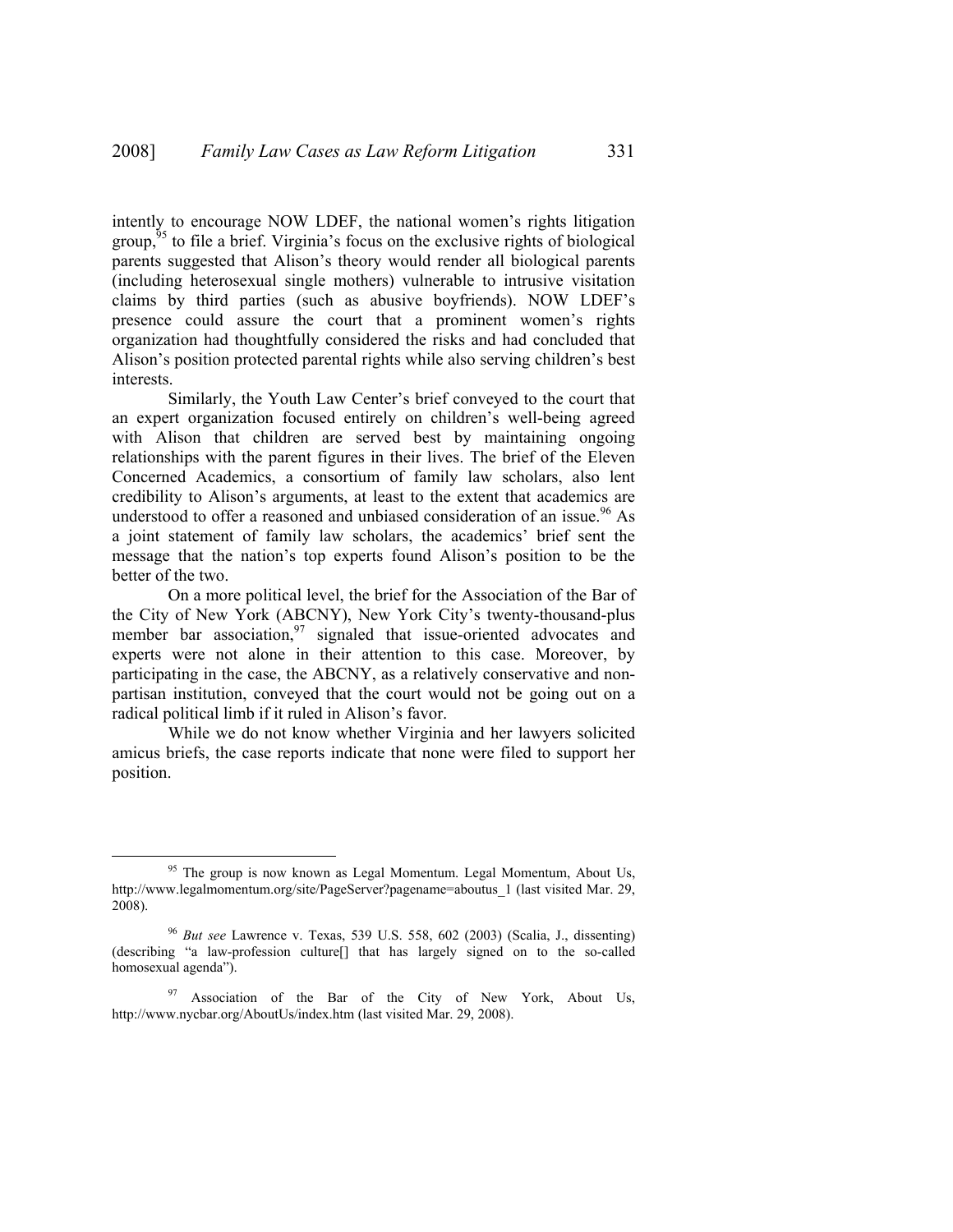## **C. Oral Argument**

In March 1991, the New York Court of Appeals heard oral argument in the case, allotting each side thirty minutes. Ettelbrick, who argued first, was questioned intensely about the court's role in interpreting the term "parent" in the habeas statute that governed visitation. Associate (later Chief) Judge Judith S. Kaye asked, for example: "How would we not be fundamentally redefining the term 'parent' throughout the statutory law and the case law of the State of New York?"<sup>98</sup> The court's seven judges also pressed Ettelbrick on how the court could grant Alison standing to seek visitation without leaving *all* biological parents subject to suits from family friends, babysitters, or anyone else who had befriended the child. Ettelbrick responded by trying, yet again, to tell Alison's story, reminding the court that Alison was not a transient interloper in someone else's family but rather had actively planned, with Virginia, to bring a child into the world.<sup>99</sup> Despite Ettelbrick's efforts, "several judges made it clear through their questions to lawyers that they [were] uneasy about the broad implications of the visitation case," as the *New York Times* reported shortly after the argument.<sup>100</sup>

Maccarini had great difficulty expressing Virginia's side of the story, stumbling a number of times as he presented her position. Still, his bottom line was clear: "The respondent here is a parent of her child . . . . The appellant is not."<sup>101</sup> He continued: "And like any other parent, lesbian or not, the respondent has a right to raise her child as she sees fit and determine who her child can associate with."<sup>102</sup> Responding to the court's concerns about the scope of judicial authority, he urged that any adjustment of visitation rights be left to the legislature.<sup>103</sup>

<sup>102</sup> *Id*.

<sup>103</sup> *Id*.

 <sup>98</sup> Kevin Sack, *Visitation Case Could Redefine Parenthood*, N.Y. TIMES, Mar. 24, 1991, at 134 [hereinafter Sack, *Visitation Case*].

 $99$  A videotape of Ettelbrick's argument has been used in some law school classes to illustrate exemplary oral advocacy. Given the court's decision in the case, however, the tape also serves as a reminder that the quality of argument is not necessarily a predictor of success. The tape of the oral argument can be ordered, for a fee, from Albany Law School. *See supra* note 13.

<sup>100</sup> Sack, *Visitation Case*, *supra* note 98.

<sup>101</sup> *Id*.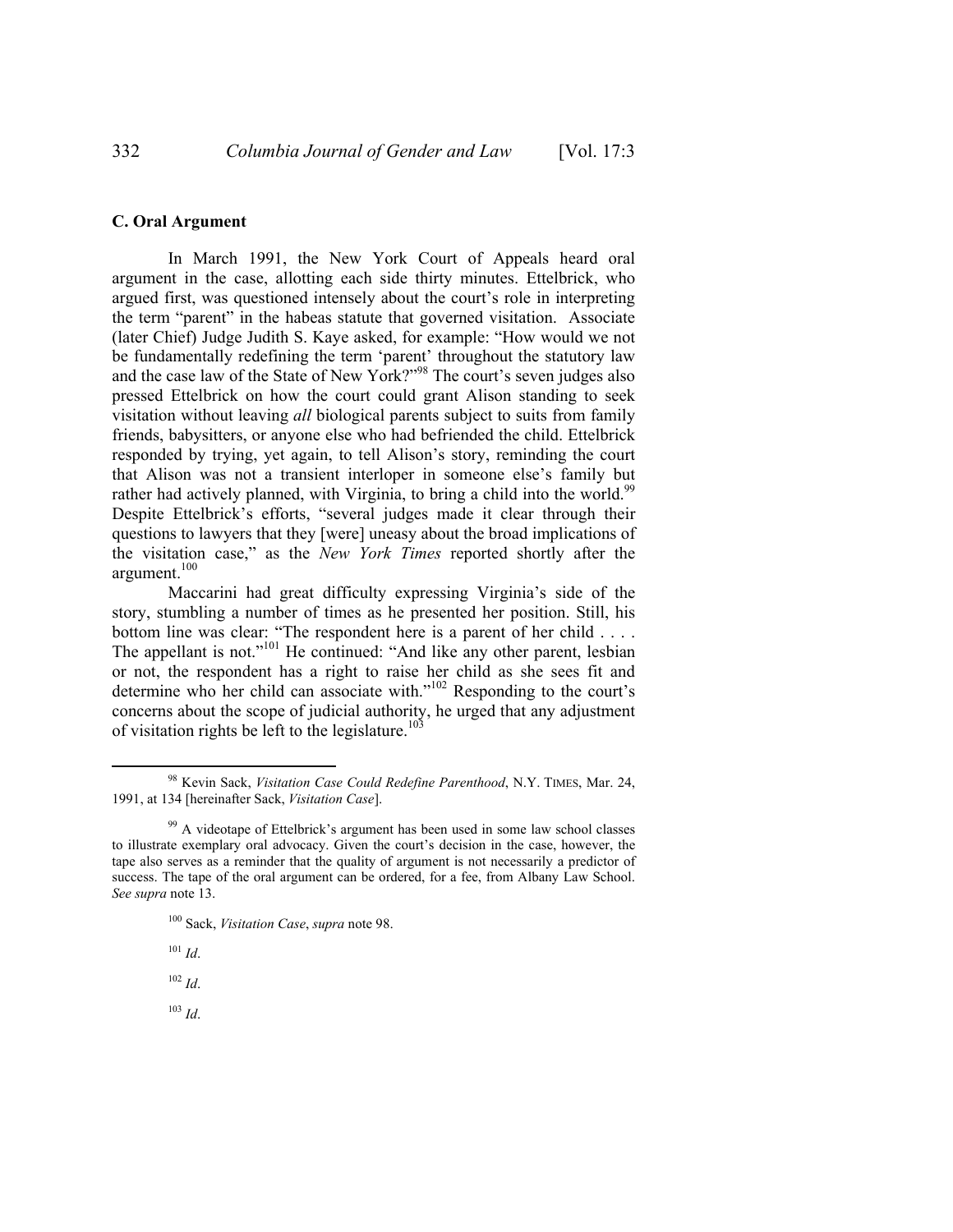#### **D. A Final Loss for Alison**

On May 2, 1991, nearly four years after Virginia unilaterally cut off Alison's contact with Andrew, the Court of Appeals ruled, in a 6-1 per curiam opinion, that Alison, as a "biological stranger" to her son, had no standing to seek visitation: "[A]lthough petitioner apparently nurtured a close and loving relationship with the child, she is not a parent within the meaning of Domestic Relations Law § 70."104

The court's brief opinion fully embraced Virginia's position. "To allow the courts to award visitation . . . to a third person," it held, "would necessarily impair the parents' right to custody and control."105 Relying in significant part on *Ronald FF.*, the court observed that "[w]hile one may dispute in an individual case whether it would be beneficial to a child to have continued contact with a nonparent, the Legislature did not in section 70 give such nonparent the opportunity to compel a fit parent to allow them to do so."106 Having framed the issue as a conflict between the New York legislature's intent and Alison's aims, the court held that only the legislature could address Alison's concerns.<sup>107</sup>

Judge Kaye's dissent, by contrast, embraced Alison's characterization of the issue as implicating the rights of many adults who function in parent-like relationships with children. She wrote, "The Court's decision, fixing biology as the key to visitation rights, has impact far beyond this particular controversy, one that may affect a wide spectrum of relationships—including those of longtime heterosexual stepparents, 'common-law' and nonheterosexual partners such as involved here, and even participants in scientific reproduction procedures."108 Observing that "more than 15.5 million children do not live with two biological parents, and that as many as 8 to 10 million children are born into families with a gay or lesbian parent," Judge Kaye emphasized that "the impact of [the] decision falls hardest on the children of those relationships, limiting their opportunity to maintain bonds that may be crucial to their development."<sup>109</sup>

<sup>107</sup> *Id*.

<sup>108</sup> *Id*. at 30 (Kaye, J., dissenting).

<sup>109</sup> *Id*.

 <sup>104</sup> Alison D. v. Virginia M., 572 N.E.2d 27, 28 (N.Y. 1991) (per curiam).

<sup>105</sup> *Id*. at 29 (citing Ronald FF. v. Cindy GG., 511 N.E.2d 75 (N.Y. 1987)).

<sup>106</sup> *Id*.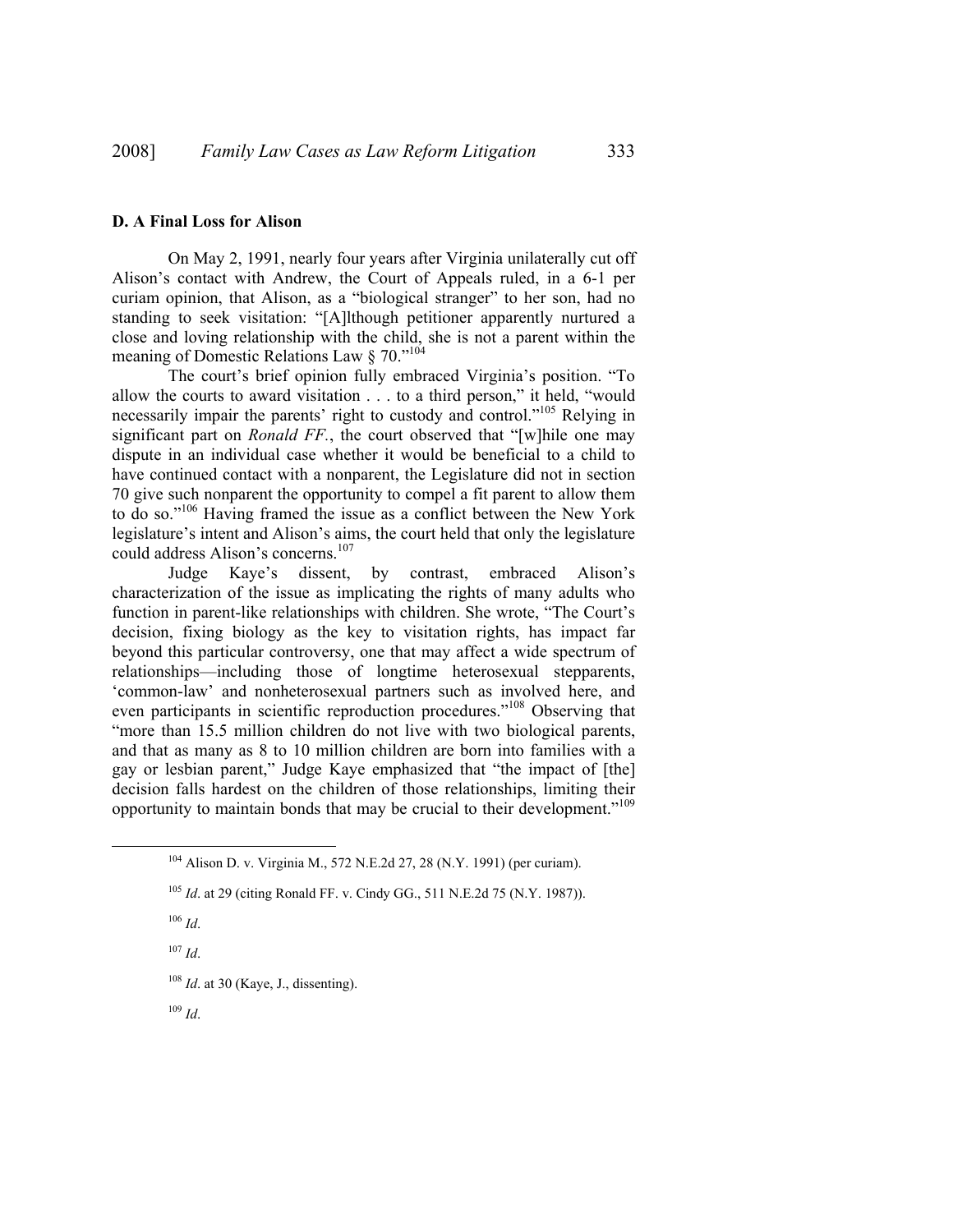Judge Kaye added that the majority had expanded *Ronald FF.* beyond its original contours, and also contested the idea that granting standing to Alison would destabilize New York's family law, noting that *Braschi*'s recognition of function over form "did not effect a wholesale change in the  $law.^{"110}$ 

#### **IV. THE DECISION'S AFTERMATH**

The day after the decision was handed down, Maccarini told the *New York Times*, "The ruling just confirms that if there is going to be a change in the definition of parent, this is not the forum for it," and added, "There are just too many social issues here."<sup>111</sup> By contrast, there was a chorus of disappointment on the other side. Ettelbrick described the ruling as "a fairly major setback for the gay and lesbian rights movement because it says that society does not recognize our relationships."112 William Rubenstein of the ACLU, who had represented the gay tenant in *Braschi*, 113 commented that the court "had the reality of family life staring them in the face and they blinked."<sup>114</sup> The executive director of NOW LDEF noted starkly "that the courthouse doors have been closed to millions of children being raised by caring people not biologically related to them."<sup>115</sup>

Alison's lawyers were not only saddened for Alison and her son but were also worried that the decision would be followed wholesale by other state courts. And to some degree, that is what happened. For several years after *Alison D.*, courts regularly rejected the claims of lesbian co-parents to maintain relationships with the children they had planned for and parented with their former partners. Within two months, the Wisconsin Supreme Court rejected a non-biological mother's claim for custody or visitation based on her status as an equitable or de facto parent.<sup>116</sup> In 1997, the

110 *Id*. at 32.

115 Gary Spencer, *Mother's Lesbian Partner Denied Visitation Rights*, N.Y. L.J., May 3, 1991, at 1.

<sup>116</sup> *In re* Z.J.H., 471 N.W.2d 202 (Wis. 1991), *overruled by In re* Custody of H.S.H.-K., 533 N.W.2d 419 (Wis. 1995).

<sup>111</sup> Kevin Sack, *Lesbian Loses a Ruling on Parent's Rights*, N.Y. TIMES, May 3, 1991, at B1 [hereinafter Sack, *Lesbian Loses*]*.*

<sup>112</sup> *Id*.

<sup>113</sup> *See* Braschi v. Stahl Assocs. Co*.*, 543 N.E.2d 49, 50 (N.Y. 1989).

<sup>114</sup> Sack, *Lesbian Loses*, *supra* note 111.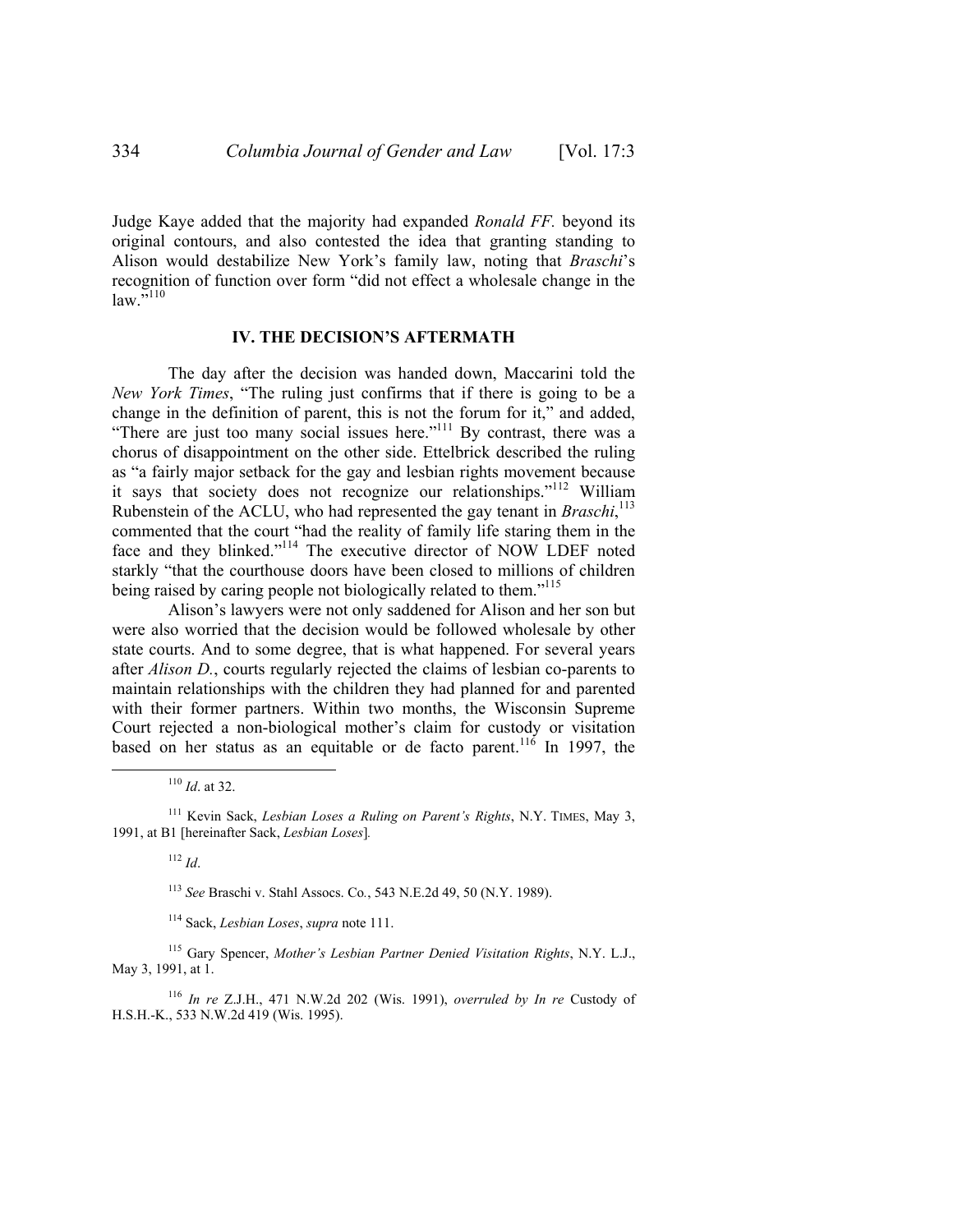Vermont Supreme Court did the same, citing *Alison D.* for the proposition that a non-biological parent was not a parent for purposes of visitation rights.117 Notably, several courts also relied on *Alison D.* to deny standing to adults who had parented children while in *heterosexual* relationships, confirming the concerns of Alison's lawyers that the decision would cast a broad, harmful shadow.<sup>118</sup>

The legal fallout in the years immediately following *Alison D.* did not entirely track the New York Court of Appeals' approach, however. In that first year, a New Mexico appellate court specifically rejected the reasoning in *Alison D.* and permitted a lesbian co-parent to seek visitation with the child she had been raising with her former partner.<sup>119</sup> In 1995, the Wisconsin Supreme Court overruled its own version of *Alison D.* and granted standing to a lesbian co-parent on the ground that she was a de facto parent.<sup>120</sup> The Massachusetts Supreme Judicial Court and a trial-level court in Missouri also both ruled that a non-biological lesbian parent had standing to bring a visitation petition.<sup>121</sup>

Moreover, as is often the case, a loss in one area of the law spurs victories in a related area to redress problems left exposed by the loss. In New York, this victory, albeit a partial one, came in 1995 in two consolidated cases when the New York Court of Appeals affirmed that

119 A.C. v. C.B., 829 P.2d 660 (N.M. Ct. App. 1992).

<sup>120</sup> *In re Custody of H.S.H.-K.*, 533 N.W.2d at 419, *overruling In re Z.J.H.*, 471 N.W.2d 202.

 <sup>117</sup> Titchenal v. Dexter, 693 A.2d 682, 689-90 (Vt. 1997). For other appellate rulings rejecting visitation claims by lesbian co-parents, see, for example, Music v. Rachford, 654 So. 2d 1234 (Fla. Dist. Ct. App. 1995); *In re* Visitation with C.B.L., 723 N.E.2d 316 (Ill. App. Ct. 1999); Kulla v. McNulty, 472 N.W.2d 175 (Minn. Ct. App. 1991); Liston v. Pyles, No. 97APF01-137, 1997 WL 467327 (Ohio Ct. App. Aug. 12, 1997).

<sup>118</sup> *See, e.g.*, Multari v. Sorrell, 731 N.Y.S.2d 238, 239-41 (App. Div. 2001) (invoking *Alison D.* to deny standing to a man who parented a child with his girlfriend from toddlerhood until age eight); Sean H. v. Leila H., 783 N.Y.S.2d 785, 788-90 (Sup. Ct. 2004) (holding that a non-biological father lacked standing under *Alison D.* to seek visitation even after having held the child out as his biological son for several years, including giving the child his name); *cf. In re* B.E.D., No. W2003-02026-COA-R3-JV, 2004 WL 572342, at \*2 (Tenn. Ct. App. Mar. 22, 2004) (relying on *Alison D.* to support the rejection of visitation rights for the child's adult sibling).

<sup>121</sup> E.N.O. v. L.L.M., 711 N.E.2d 886 (Mass. 1999); *In re* T.L., No. 953-2340, 1996 WL 393521 (Mo. Cir. Ct. May 7, 1996). In *In re T.L.*, the court held that an equitable parent would have standing to seek custody as well as visitation. *Id*. at \*3.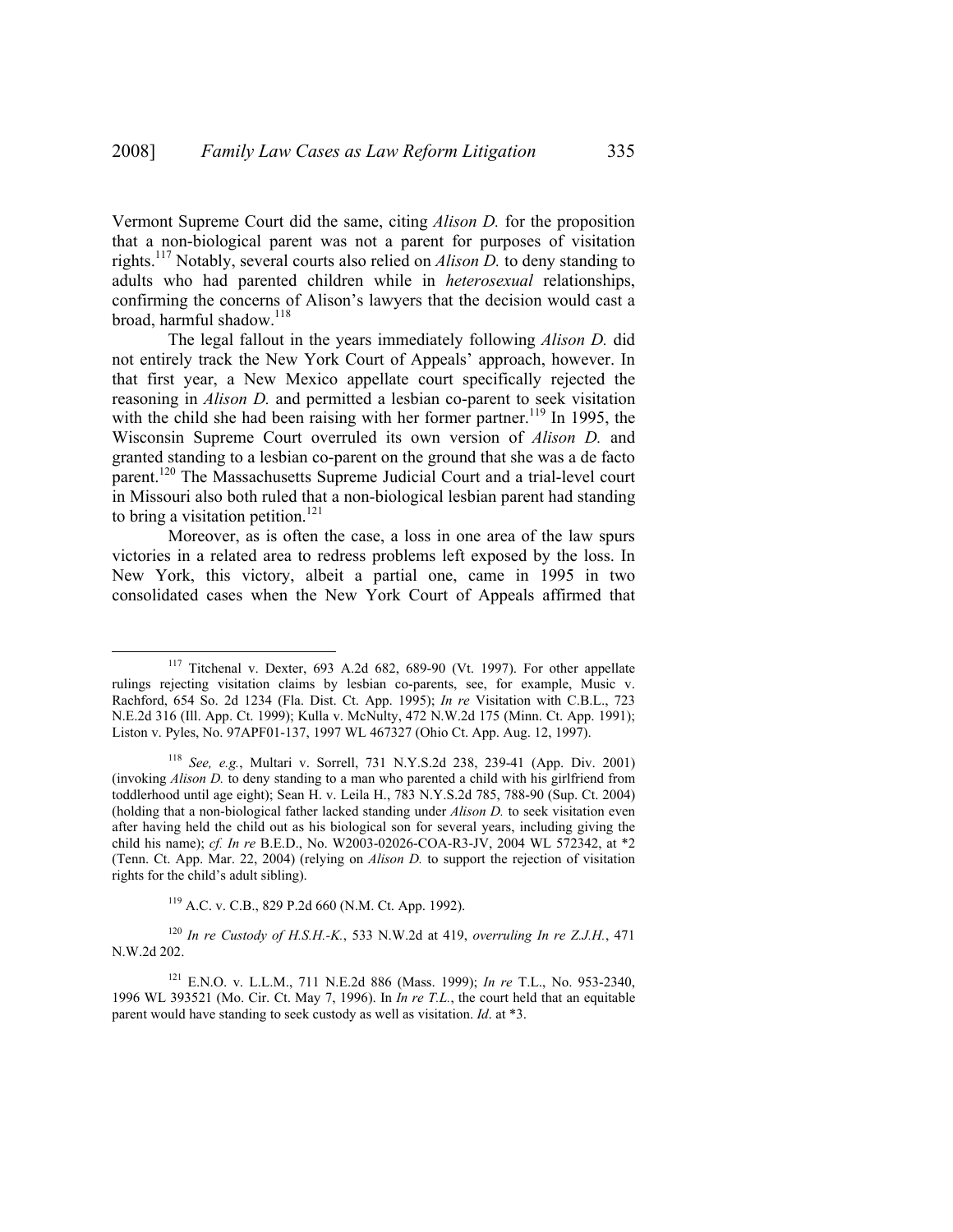unmarried adults can adopt their partners' biological children.<sup>122</sup> This practice is now widely known as second-parent adoption.<sup>123</sup> The pair of cases involved two couples, one lesbian and the other heterosexual.<sup>124</sup> The non-biological parent in each case, with the agreement of the biological parent, sought to adopt his or her partner's child.<sup>125</sup> This was an action that Alison and Virginia (along with most other lesbian and gay parents a decade earlier) had not even contemplated.<sup>126</sup> Chief Judge Kaye wrote a lengthy opinion for the court that focused largely on statutory interpretation but also highlighted the policy arguments supporting adoption in these cases, particularly the issue of the child's "emotional security . . . should the coparents separate."127 "[V]iewed from the children's perspective," she noted, "permitting the adoptions allows the children to achieve a measure of permanency with both parent figures and avoids the sort of disruptive visitation battle we faced in [*Alison D.*]."<sup>128</sup>

For Alison and her son, this important development came too late. Presumably, had second-parent adoption been available at the time Andrew was born, Virginia and Alison both would have wanted Alison to adopt Andrew to provide security for their family. Instead, the absence of legal rights for Alison in the early 1990s meant that Andrew lost one of his parents at an early age. But at least for many other families, the circumstances have continued to improve, with a significant jump in legal security for lesbian-headed families in recent years. Since 2000, most state appellate courts deciding cases like *Alison D.* have permitted lesbian coparents to seek custody or visitation after the termination of the adults' relationship, embracing de facto parenthood, *in loco parentis*, and equitable

<sup>123</sup> *See generally* Patricia J. Falk, *Second-Parent Adoption,* 48 CLEV. ST. L. REV. 93  $(2000).$ 

<sup>125</sup> *In re Jacob*, 660 N.E.2d at 398.

<sup>126</sup> *See supra* notes 15-18 and accompanying text.

<sup>127</sup> *In re Jacob*, 660 N.E.2d at 399.

<sup>128</sup> *Id*. (citing Alison D. v. Virginia M., 572 N.E.2d 27, 29 (N.Y. 1991)).

 <sup>122</sup> *In re* Jacob, 660 N.E.2d 397 (N.Y. 1995).

<sup>124</sup> *In re Jacob*, 660 N.E.2d at 397. *In re Jacob* built on a New York Surrogate's Court decision issued shortly after *Alison D.* that allowed a non-biological mother to adopt the child she was raising with her partner under the same adoption rules that apply to stepparents. *See In re* Adoption of Evan, 583 N.Y.S.2d 997 (Sur. Ct. 1992); *see also In re* Adoption of Camilla, 620 N.Y.S.2d 897 (Fam. Ct. 1994).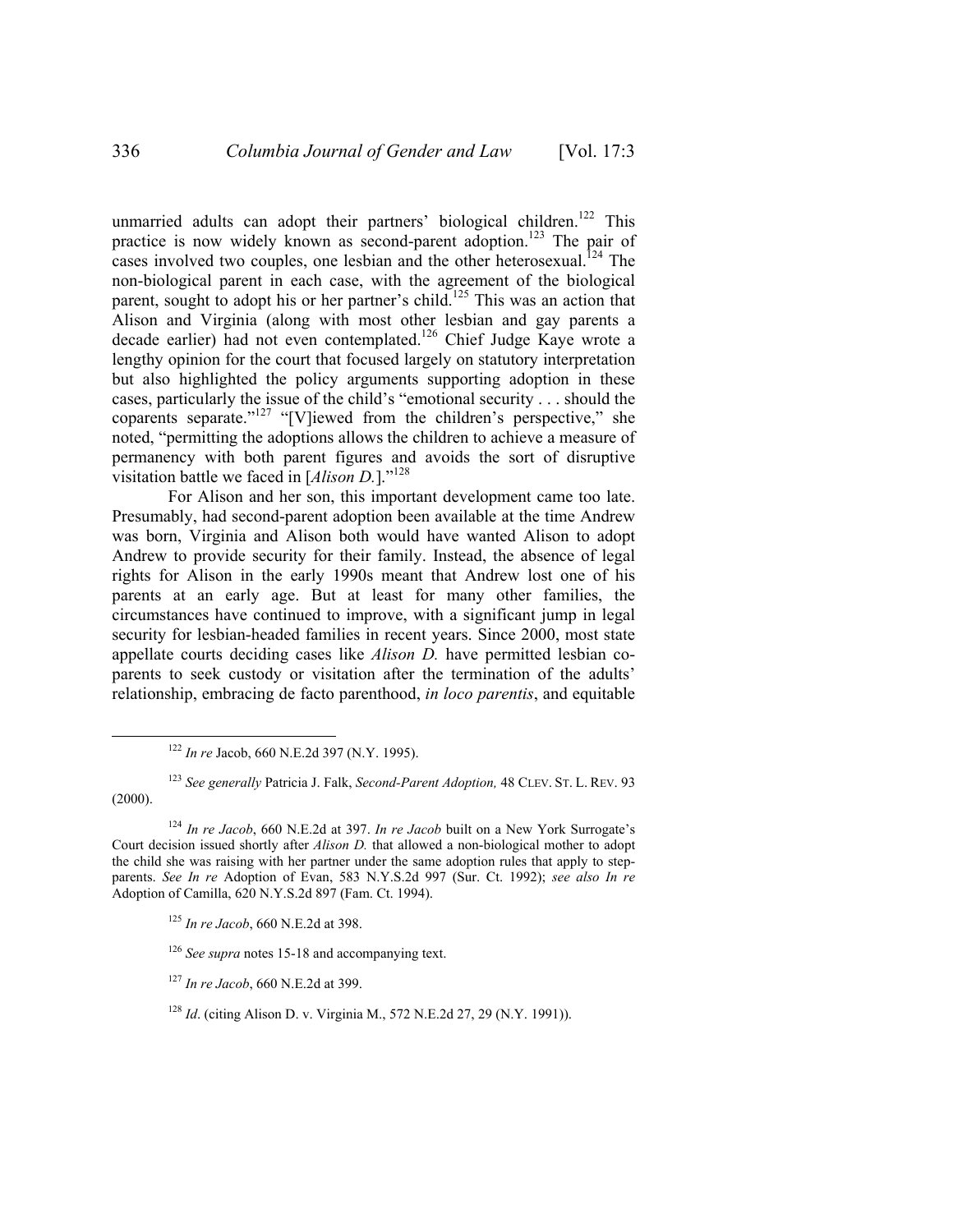estoppel theories as a means of protecting the child's best interests.<sup>129</sup> In addition, second-parent adoption is widely, though not universally, available to secure the legal relationship between a non-biological parent and child.130 The changes can likely be attributed in large part to broader societal acceptance of lesbians and gay men and, more specifically, to greater acceptance of and familiarity with lesbian- and gay-parented families, though it is of course impossible to link the legal developments definitively to these societal changes. $131$ 

The American Law Institute (ALI) has incorporated many of these developments into its Principles of the Law of Family Dissolution, which were adopted and promulgated in 2000.<sup>132</sup> The Principles, which address issues ranging from custodial and decision-making responsibility to child

By contrast, the Utah Supreme Court held in early 2007 that a lesbian co-parent did not have standing to seek visitation with the child she had been raising with her former partner, with whom she had entered into a civil union in Vermont. *See* Jones v. Barlow, 154 P.3d 808 (Utah 2007). Similarly, in 2000, the Tennessee Court of Appeals relied on *Alison D.* to deny standing to two women who had been raising children with their former partners. *See In re* Thompson, 11 S.W.3d 913, 922-23 (Tenn. Ct. App. 2000).

For further discussion of the legal theories available to support standing for nonbiological parents, see Melanie B. Jacobs, *Micah Has One Mommy and One Legal Stranger: Adjudicating Maternity for Nonbiological Lesbian Coparents*, 50 BUFF. L. REV. 341 (2002); Polikoff, *supra* note 17; Richard F. Storrow, *Parenthood by Pure Intention: Assisted Reproduction and the Functional Approach to Parentage*, 53 HASTINGS L.J. 597, 662-78 (2002); Rachel E. Shoaf, Note, *Two Mothers and Their Child: A Look at the Uncertain Status of Nonbiological Lesbian Mothers Under Contemporary Law*, 12 WM. & MARY J. WOMEN & L. 267 (2005).

 <sup>129</sup> *See, e.g.*, *In re* E.L.M.C., 100 P.3d 546 (Colo. Ct. App. 2004); King v. S.B., 837 N.E.2d 965 (Ind. 2005); V.C. v. M.J.B., 725 A.2d 13 (N.J. Super. Ct. App. Div. 1999); T.B. v. L.R.M., 786 A.2d 913 (Pa. 2001); Rubano v. DiCenzo, 759 A.2d 959 (R.I. 2000); *In re* Parentage of L.B., 122 P.3d 161 (Wash. 2005). In addition, in the course of holding a nonbiological lesbian parent liable for child support, the California Supreme Court disapproved of numerous prior rulings that non-biological lesbian mothers were not legal parents. *See*  Elisa B. v. Super. Ct., 117 P.3d 660 (Cal. 2005).

<sup>130</sup> *See generally* Sonja Larsen, *Adoption of Child by Same-Sex Partners*, 27 A.L.R. 5th 54 (1995). Second-parent adoption is generally available to different-sex couples wherever it is available to same-sex couples. *See* Falk, *supra* note 123, at 94-95.

<sup>131</sup> *See generally* Suzanne B. Goldberg, *Constitutional Tipping Points: Civil Rights, Social Change, and Fact-Based Adjudication*, 106 COLUM. L. REV. 1955 (2006) (addressing the relationship between changing social views and legal change).

<sup>&</sup>lt;sup>132</sup> PRINCIPLES OF THE LAW OF FAMILY DISSOLUTION: ANALYSIS AND RECOMMENDATIONS §§ 2.03(1)(b)-(c), 2.18 (2002).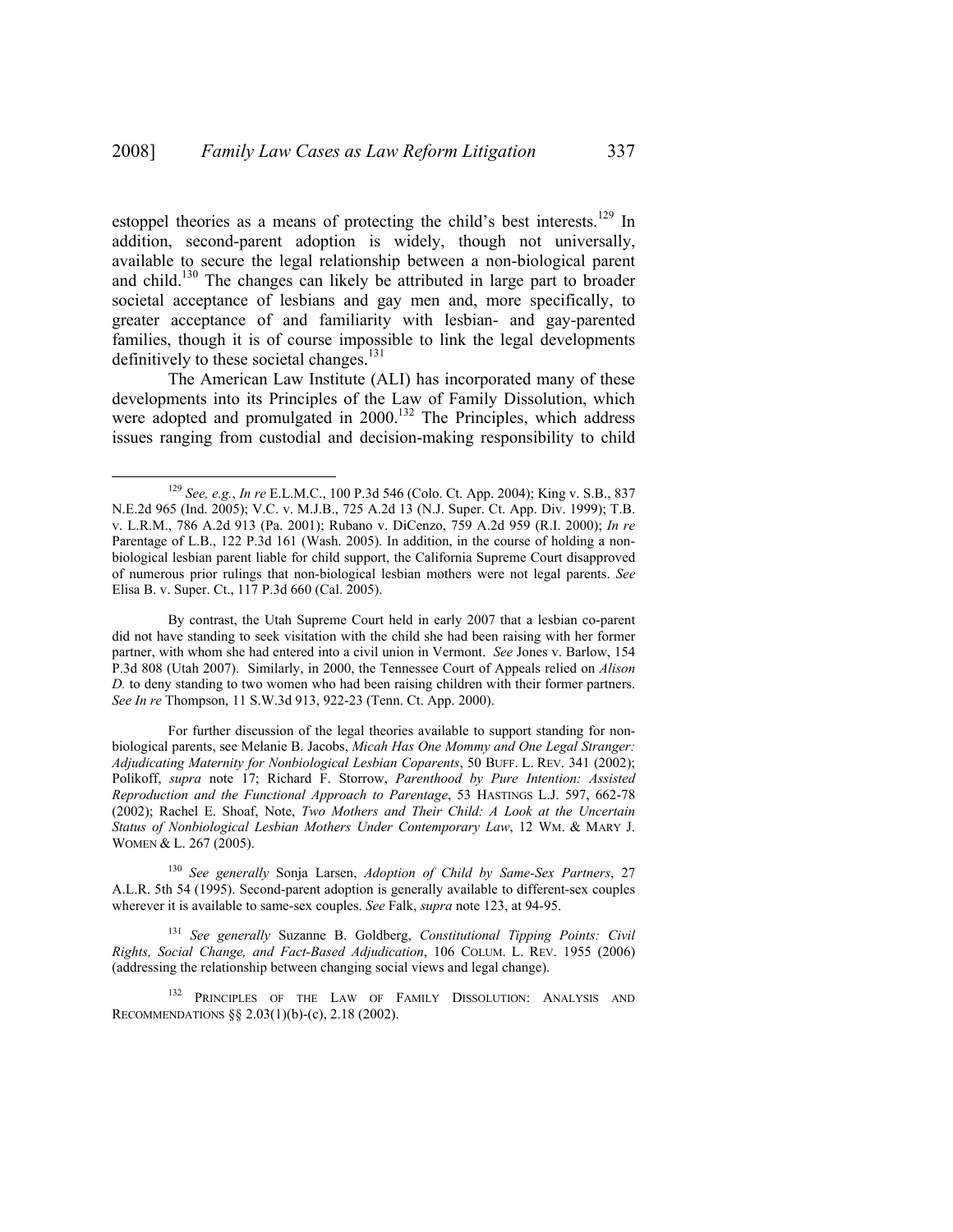support and property distribution, devote extensive attention to the rights and responsibilities of adults who are not biologically or legally related to the children they parent.<sup>133</sup> Most relevant to Alison's situation, the Principles endorse legal recognition for a "parent by estoppel," defined as an individual who has "lived with the child since the child's birth, holding out and accepting full and permanent responsibilities as parent, as part of a prior co-parenting agreement with the child's legal parent . . . to raise a child together each with full parental rights and responsibilities."<sup>134</sup> The Principles also provide for recognition of a "de facto parent," defined as an individual who has resided with the child for at least two years and who regularly, "for reasons primarily other than financial compensation, and with the agreement of a legal parent to form a parent-child relationship," has performed significant parenting functions.<sup>135</sup> In its commentary, the ALI explains that "[t]he standards reflect the societal consensus that responsibility for children ordinarily should be retained by a child's parents, while recognizing that there are some exceptional circumstances in which the child's needs are best served by continuity of care by other adults."<sup>136</sup> Although the Principles are not binding on any state, $137$  they provide advocates for parents in Alison's situation with additional important authority for their claims.

New York, however, has kept the barrier to visitation (and custody) petitions frozen where it was in 1991. Lower courts continue to treat *Alison D.* as barring all equitable actions by non-legal lesbian parents. Consequently, non-legal lesbian parents who have not completed secondparent adoptions remain shut out from even seeking visitation with the children they were raising with a former partner.<sup>138</sup> In 2005, in a case

<sup>136</sup> *Id*. § 2.18 cmt. a.

<sup>137</sup> *Id.* § 1.01 (defining a "rule of statewide application" as "a rule that implements a Principle set forth herein" and declaring that "a rule of statewide application may be established by legislative, judicial, or administrative action").

<sup>138</sup> *See, e.g.*, Behrens v. Rimland, 822 N.Y.S.2d 285 (App. Div. 2006) (denying standing to a non-legal mother); Lee P.S. v. Lisa L.,  $753 \text{ N.Y.S.2d}$  860 (App. Div. 2003)

 <sup>133</sup> *Id*.

<sup>&</sup>lt;sup>134</sup> *Id.* § 2.03(1)(b)(iii). Section (b) also provides alternate definitions for "parent by estoppel" under subsections (i), (ii), and (iv), which are not relevant here. *See id*. §  $2.03(1)(b)$ .

<sup>135</sup> *Id*. § 2.03(1)(c). Section (c) also includes, within its definition of de facto parent, an adult who takes on the caretaking role as a result of the failure or inability of the legal parent to do so. *See id*. § 2.03(1)(c)(ii).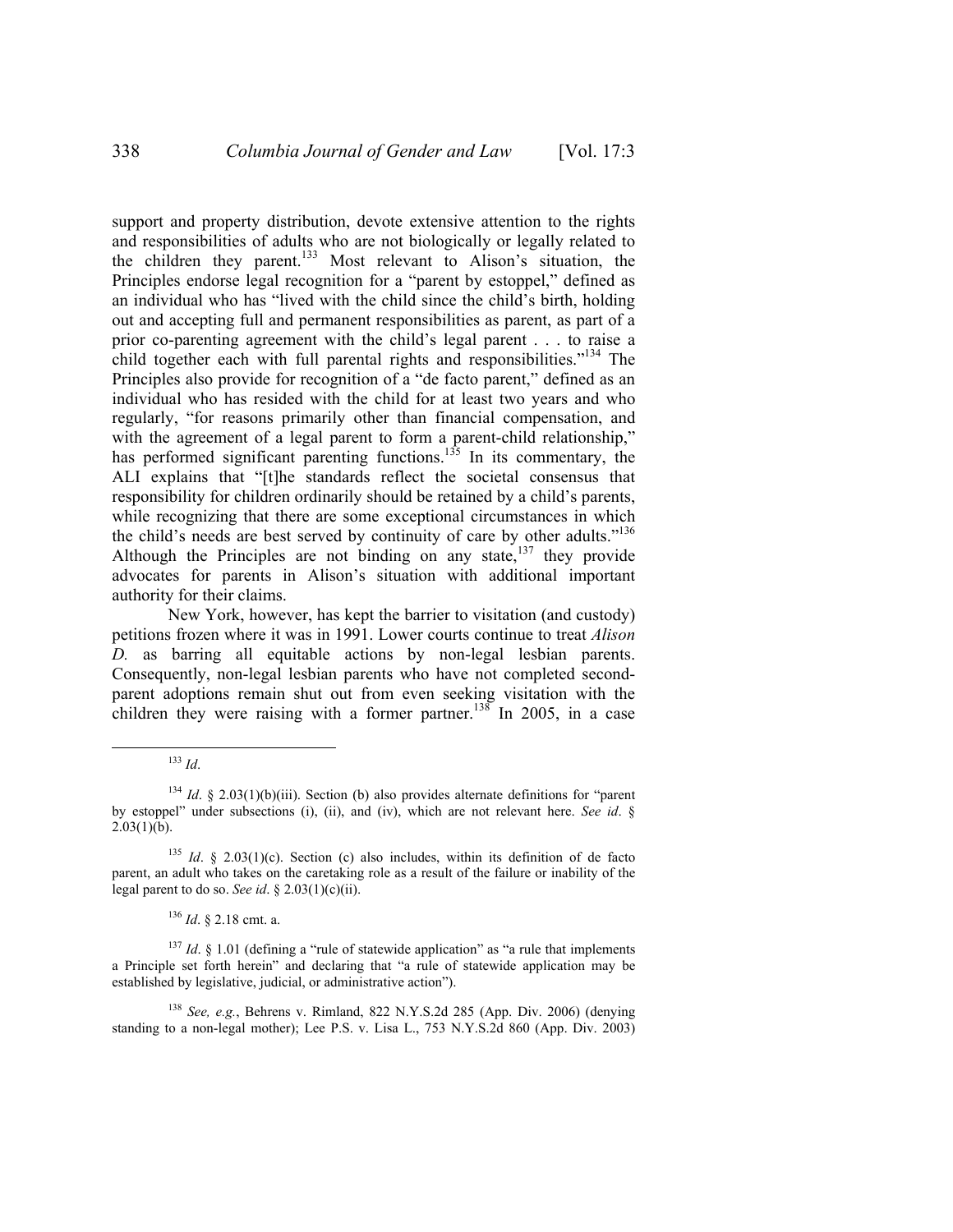similar to *Alison D.*, a New York family court explained that it considered itself

> [U]nfortunately constrained to find that petitioner lacks standing to seek visitation with the child who has enjoyed a close and loving relationship with petitioner since infancy, with no consideration as to any detriment such a harsh result will have on this child . . . . Given the frequency with which children today are being raised by and bonding with long-term heterosexual stepparents (who are equally affected by the holdings herein) and nonmarital homosexual partners, perhaps the time has come for the Court of Appeals to revisit its ruling in *Alison D*. 139

Arguably, a court could conclude that *Alison D.* is not such an absolute barrier. After all, the decision did not explicitly foreclose several equitable arguments that the legal parent's cultivation of the other adult's parental role requires recognition of the non-legal parent. Indeed, New York courts have applied equitable theories in cases decided after *Alison D.* to recognize the rights of functional (but non-legal) fathers seeking visitation against the wishes of the child's biological mother.<sup>140</sup> Yet these same courts have refused to carry over this reasoning to cases where the parents are of the same sex, raising equal protection concerns that courts have not addressed.<sup>141</sup>

 $\overline{a}$ 

<sup>139</sup> *See Same-Sex Partner Lacks Standing to Seek Visitation Rights with Ex-Partner's Adopted Child*, N.Y. L.J., Sept. 19, 2005, at 21 (reprinting unpublished opinion in *Denise B. v. Beatrice R.*).

<sup>140</sup> *See, e.g.*, Gilbert A. v. Laura A., 689 N.Y.S.2d 810 (App. Div. 1999) (granting standing to a man who functioned as the child's father, but lacked biological ties, to show that extraordinary circumstances existed to justify custody or visitation with the child born during his marriage to the child's mother, and basing the order in part on the mother's direct involvement in cultivating the parent-child relationship); Jean Maby H. v. Joseph H., 676 N.Y.S.2d 677 (App. Div. 1998) (allowing a functional, but not biological, father to invoke equitable estoppel to continue his relationship with the child born during his marriage to the child's mother).

<sup>141</sup> For the first time ever, a New York Supreme Court ruling recently distinguished *Alison D.* in a lesbian co-parent dispute and found that equitable estoppel

<sup>(</sup>same); Janis C. v. Christine T., 742 N.Y.S.2d 381 (App. Div. 2002) (same); Speed v. Robins, 732 N.Y.S.2d 902 (App. Div. 2001) (same); Lynda A.H. v. Diane T.O., 673 N.Y.S.2d 989 (App. Div. 1998) (same); C.M. v. C.H., 789 N.Y.S.2d 393 (Sup. Ct. 2004) (same). The courts would presumably apply the same ruling to petitions brought by a nonlegal gay father, but there are no reported cases with those facts. In the interest of full disclosure, I presented oral argument on behalf of the non-legal parent in the appellate litigation of *Behrens*.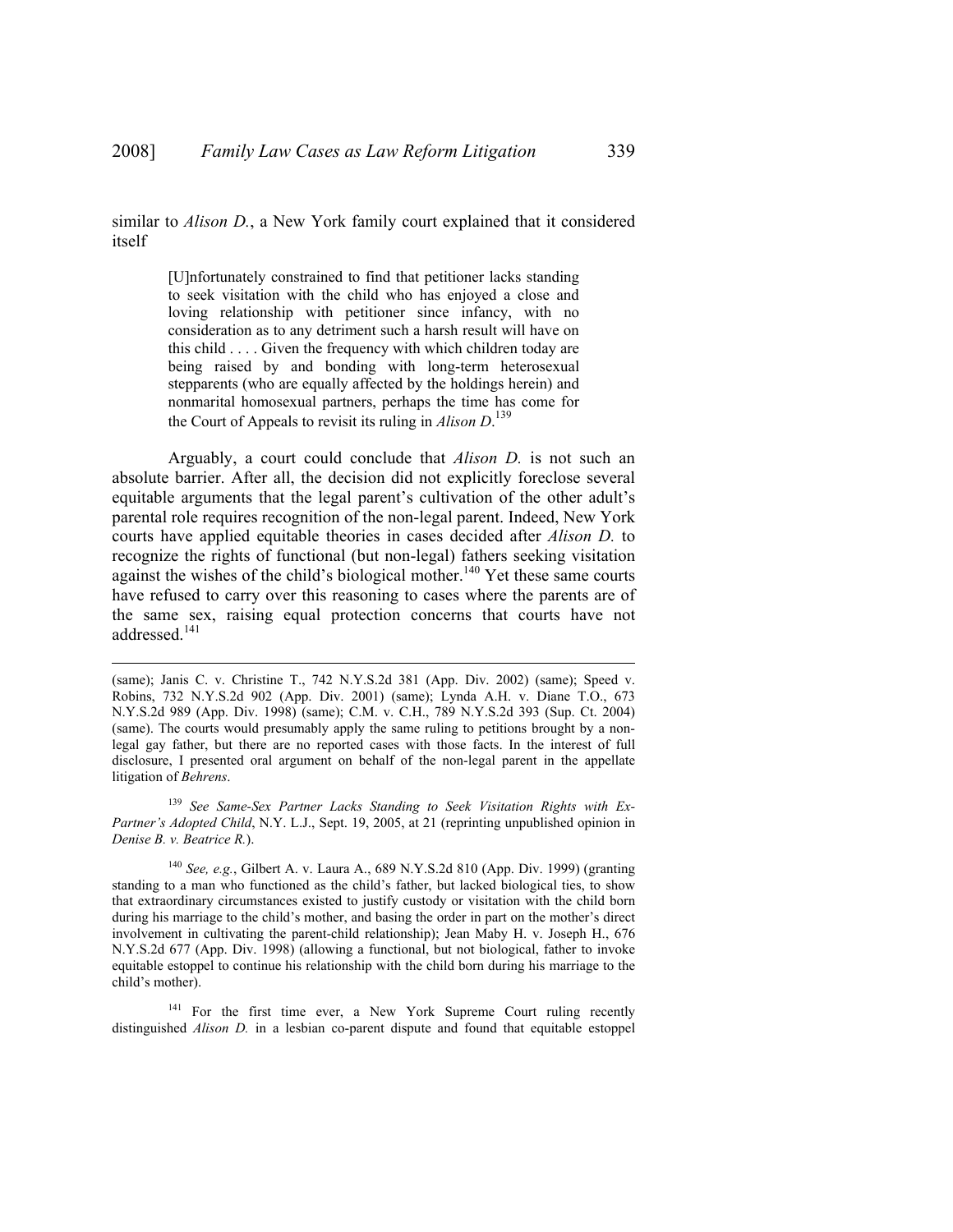Even with this uninviting landscape, parents in New York with no other options continue to bring (and lose) claims to maintain their relationships with their children, though their case presentation strategy has adjusted with the times. Litigators no longer need to explain, for example, that lesbian couples have children or provide courts with background on physician-assisted insemination. At the same time, however, courts often ask lawyers to explain why the non-legal parent did not complete a secondparent adoption to secure her ties to the child while the couple was together.<sup>142</sup> In fact, many couples deliberately delay the adoption process,<sup>143</sup> though not typically out of a lack of commitment, as judges sometimes assume. Instead, as with other legal protections that people should pursue but often do not (like making a will), couples delay second-parent adoption for a range of reasons. For example, the process can be expensive for couples who, in many cases, need to hire not only a lawyer but also a social worker to do an in-home evaluation. Some couples who plan to have more than one child simply find it more efficient and economical to wait to do all of the adoptions together.<sup>144</sup> In addition, couples seeking to adopt another child from a country that disfavors same-sex couples may delay the adoption process to avoid exposing their relationship and jeopardizing their opportunity to adopt a sibling for their child(ren).<sup>145</sup> Yet, even courts wellinformed about the reasons for delayed adoption, about cases granting equitable relief to functional fathers, and about the myriad other changes in

<sup>145</sup> *Id*.

 $\overline{a}$ 

principles authorized the non-biological mother's standing to seek a continued relationship with her children. Beth R. v. Donna M., 853 N.Y.S.2d 501 (Sup. Ct. 2008). Unlike other cases in which *Alison D.*'s holding was enforced to deny parental status to the non-legal parent, the adults in this case had married each other in Canada, and the court found the marriage to be a "significan[t]" additional factor in its determination. *Id.* at 509. The trial court also relied on a 2006 ruling in which the New York Court of Appeals estopped a nonbiological father from denying paternity of a child he had supported and visited intermittently. *Id.* at 507 (citing Shondel J. v. Mark D., 853 N.E.2d 610 (N.Y. 2006)).

 $142$  E-mail Interview with Judith E. Turkel, Partner, Turkel Forman & de la Vega LLP (Mar. 14, 2008) (on file with the author) [hereinafter Turkel Interview]. Ms. Turkel is a New York City-based lawyer with more than two decades of experience representing lesbian and gay parents. Turkel Forman & de la Vega LLP, Judith E. Turkel, http://www.tfvlaw.com/judith.aspx (last visited Mar. 29, 2008).

<sup>143</sup> Turkel Interview, *supra* note 142.

<sup>144</sup> *Id*.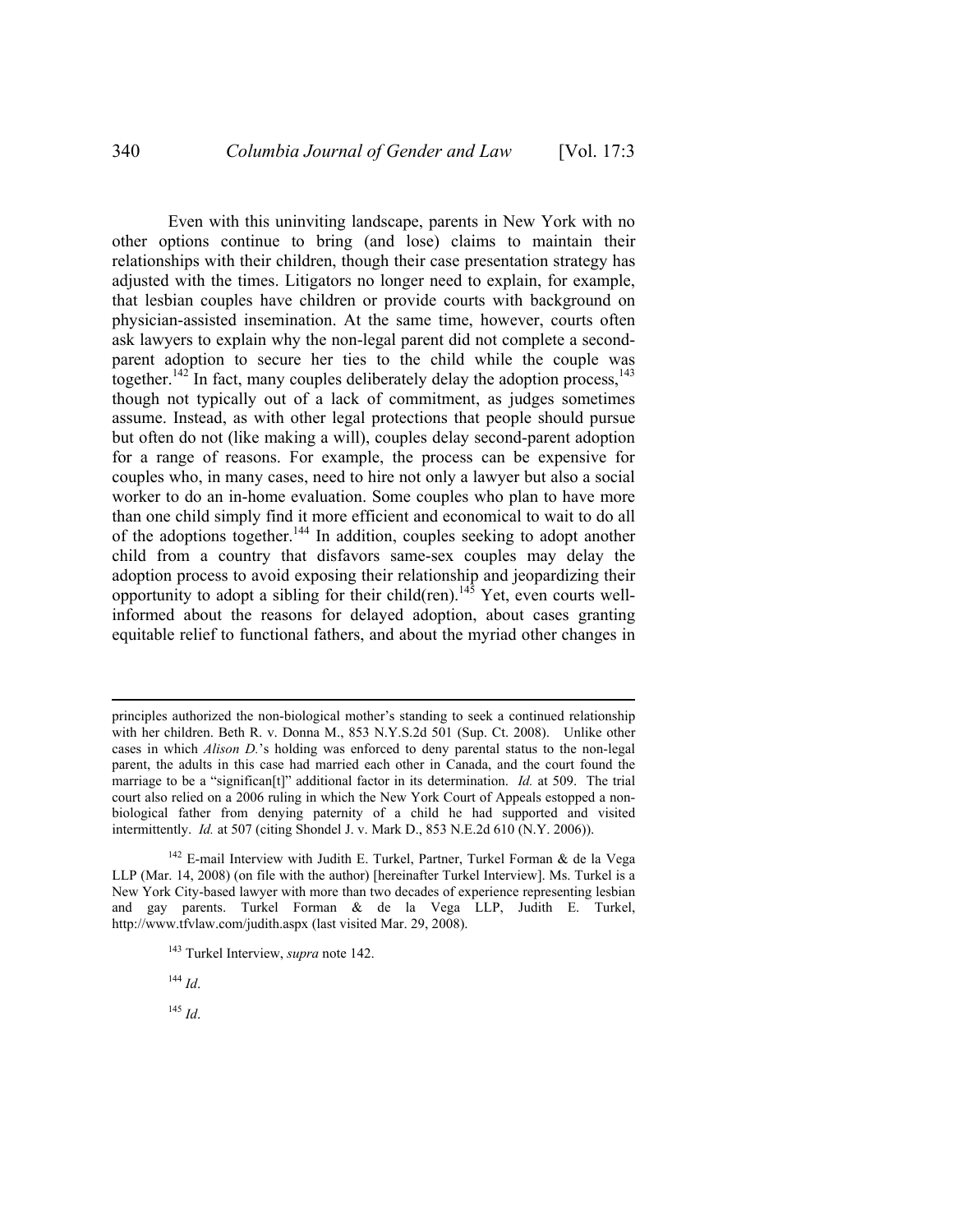recognition of the rights of gay people continue to adhere rigidly to *Alison*   $D^{146}$ 

Similarly, the state legislature has made no significant effort to reverse the effects of *Alison D*. In the wake of many significant legislative efforts to secure marriage rights for same-sex couples,  $147$  this inaction might seem surprising. On the other hand, it took New York until 2002 to amend the state's antidiscrimination law to cover sexual orientation, $148$  something twelve other states had already accomplished at that point.<sup>149</sup> Other provisions of the state's family law that likewise are arguably in need of revision—such as the divorce law, which, unlike the law in any other state, requires a showing of adultery or a legal separation agreement before authorizing divorce<sup>150</sup>—have endured without effective legislative reform for many years despite significant criticism.<sup>151</sup>

148 N.Y. EXEC. LAW §§ 291, 292, 296 (McKinney 2005 & Supp. 2007). Sections 291, 292, and 296 set forth New York's protected classes for antidiscrimination purposes in the context of, inter alia, employment, housing, education, and places of public accommodation. Discrimination on the basis of sexual orientation was not prohibited under these sections until 2002. *See* N.Y. EXEC. LAW § 291, L.2002, ch. 2 (effective 2003).

<sup>149</sup> *See* Press Release, Empire State Pride Agenda, New York Outlaws Anti-Gay Discrimination (Dec. 17, 2002), http://www.prideagenda.org/tabid/304/default.aspx?c=272.

<sup>150</sup> New York is now the only state in the country to "require[] the finding of fault or living apart pursuant to a legal document as a basis for divorce." S.C. v. A.C., 798 N.Y.S.2d 348 at \*5 (2004) (unpublished table decision).

<sup>151</sup> *See, e.g.*, Molinari v. Molinari, 839 N.Y.S.2d 434 (2007) (unpublished table decision) (identifying problems flowing from existing law and calling for legislative action).

 <sup>146</sup> *See, e.g.*, Behrens v. Rimland, 822 N.Y.S.2d 285 (App. Div. 2006).

<sup>&</sup>lt;sup>147</sup> The New York State Assembly has considered, but has not voted on, bills granting marriage to same-sex couples for several years. For updated information, see Empire State Pride Agenda, Legislation and Other Governmental Action, http://www.prideagenda.org/IssuesExplained/MarriageandFamilyProtection/LegislationandO therGovernmentAction/tabid/71/Default.aspx (last visited Mar. 29, 2008). Empire State Pride Agenda is New York's statewide legislative advocacy organization for the rights of lesbians, gay men, bisexuals, and transgender individuals. *See* Empire State Pride Agenda, Our Mission and Public Policy, http://www.prideagenda.org/AboutUs/OurMissionand PublicPolicy/tabid/55/Default.aspx (last visited Mar. 29, 2008). Many of the Pride Agenda's recent family law reform efforts have focused on securing protections for adult relationships either by marriage or other means. *See, e.g.*, Empire State Pride Agenda, Marriage and Family Protection, http://dnn.prideagenda.org/IssuesExplained/MarriageandFamily Protection/tabid/67/Default.aspx (last visited Mar. 29, 2008).